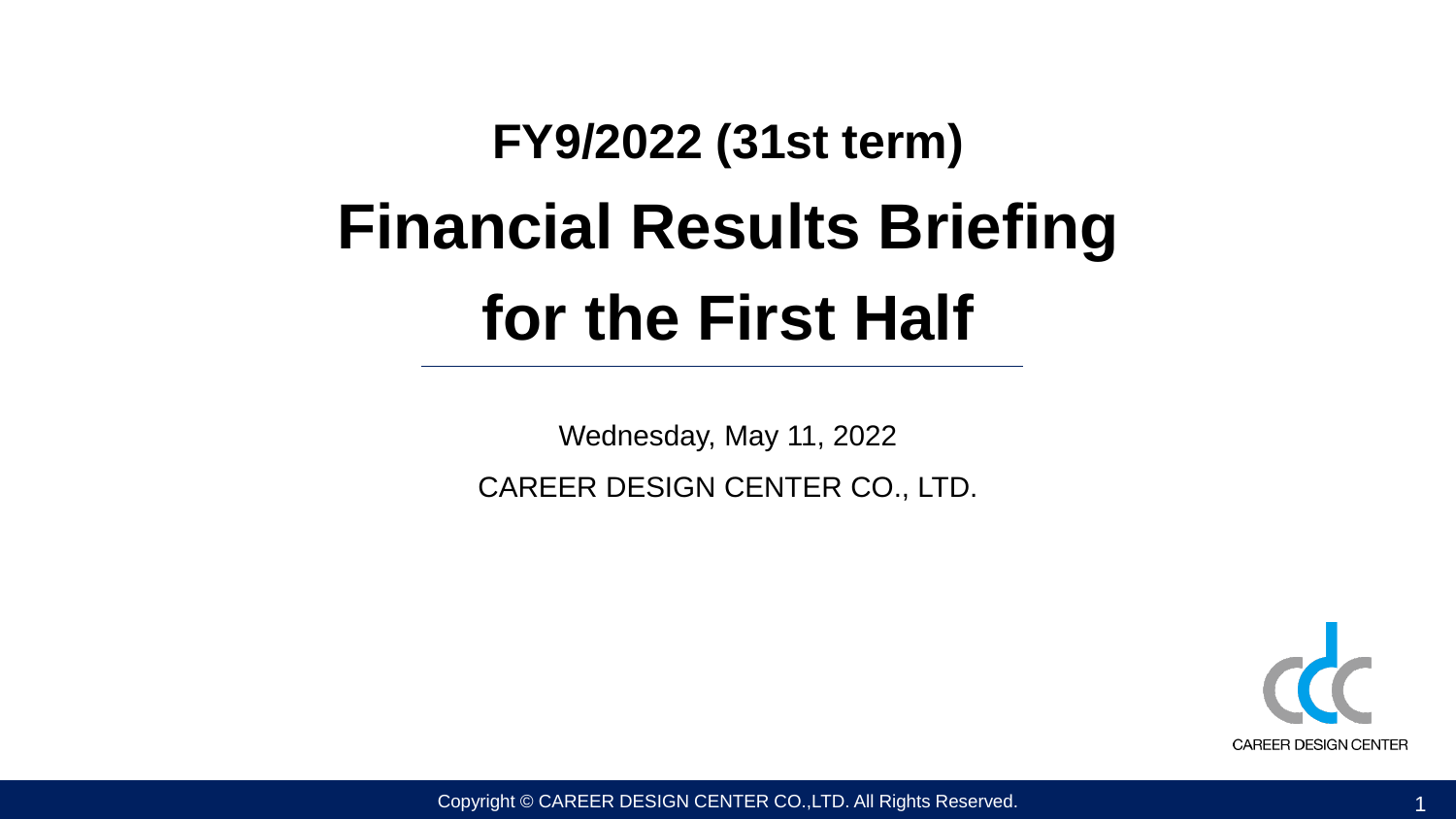- 1.Financial Results for the First Half of the Fiscal Year Ending September 30, 2022 (31st term)
- 2.Forecasts for the Fiscal Year Ending September 30, 2022 (31st term)
- 3.Reference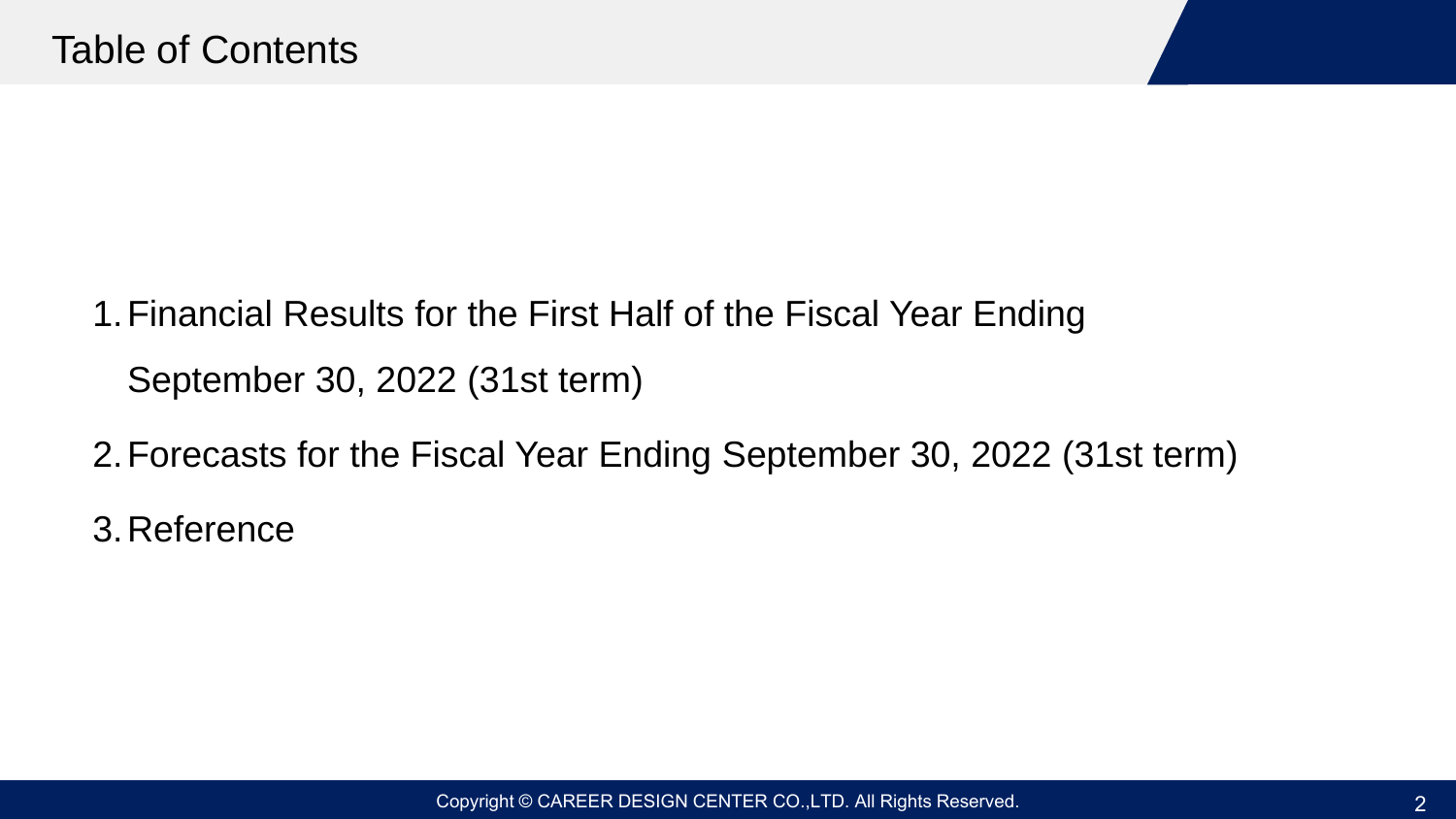#### Comparative Analysis with the Previous Fiscal Year

- 1. Due to the absorption type merger of a subsidiary on April 1, 2021, there was a shift to non-consolidated financial results starting from the first nine months of the previous fiscal year.
- 2. The results from the first half of the previous fiscal year for the subsidiary have been excluded from the non-consolidated financial results for the fully year, and as the targets for comparison differ, no comparative analysis with the previous fiscal year has been performed.
- 3. As reference figures, a comparative analysis has been performed by adding the results of consolidated subsidiaries up to the second quarter of the previous fiscal year to the nonconsolidated results of the previous fiscal year. Also note that since the new revenue recognition standards have been applied since the beginning of the fiscal year under review, for the results of the previous fiscal year figures

calculated using methods based on different standards are used.

#### **<Overview of financial results for the fiscal year ended September 30, 2021>**

|                                                                                   | First half                                                        |    | Second half                                                | Full year                                      |
|-----------------------------------------------------------------------------------|-------------------------------------------------------------------|----|------------------------------------------------------------|------------------------------------------------|
| Media                                                                             | [Non-consolidated Financial<br>Results                            |    | [Non-consolidated Financial<br>Results]                    | [Non-consolidated Financial<br>Results]        |
| <b>Personnel Placement</b><br><b>New Graduate Placement</b><br>New Graduate Media | Parent company                                                    |    | Absorption type merger of<br>subsidiary effective April 1, | First half<br>Results of the parent<br>company |
| <b>IT Worker Dispatch</b>                                                         | * Consolidated subsidiaries                                       | ÷. | 2021                                                       | $\ddot{}$<br>Second half                       |
| <b>Total</b>                                                                      | [Consolidated Results]<br>Parent company +<br><b>Subsidiaries</b> |    |                                                            | <b>Results of all businesses</b>               |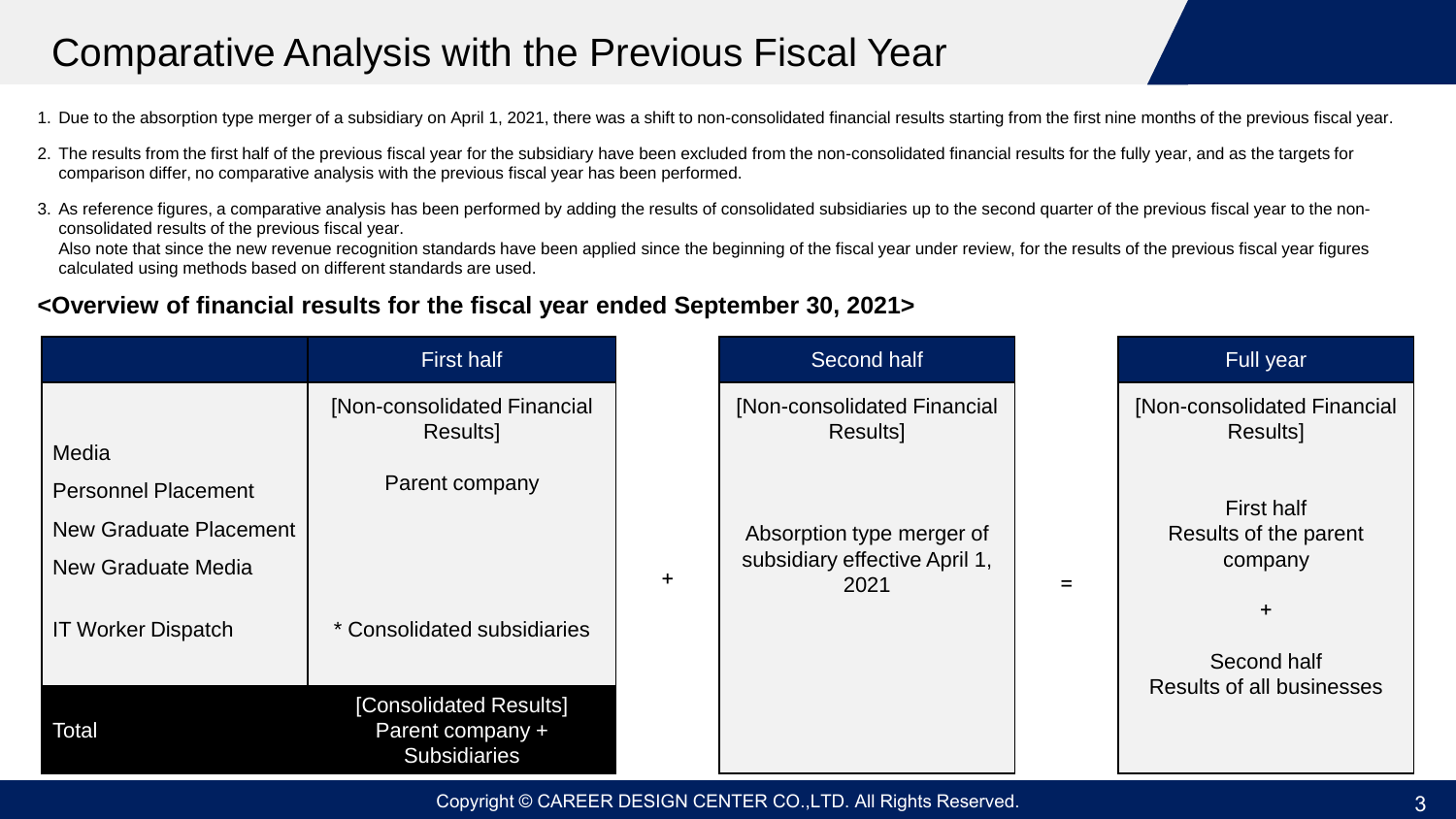#### Impact Due to the New Revenue Recognition Standards

From the beginning of the fiscal year ending September 31, 2022, changed accounting standards for net sales have been applied as below.

|                                                  |                                         | <b>Previous standard</b>                                                                                |  | New standard                                                                |
|--------------------------------------------------|-----------------------------------------|---------------------------------------------------------------------------------------------------------|--|-----------------------------------------------------------------------------|
| <b>Media</b>                                     | Sales from<br>advertising               | (1) Sales recording dates: Batch date when<br>ads are posted<br>(2) Price allocation:<br>no             |  | (1) Sales recording dates: time distributed<br>(2) Price allocation:<br>yes |
| <b>Business</b>                                  | Agent net<br>sales                      | (1) Gross (total amount)<br>(2) Rebates:<br><b>SG&amp;A</b> expenses                                    |  | (1) Net (net amount excluding rebates)<br>(2) Rebates:<br>negative sales    |
| Personnel<br><b>Placement</b><br><b>Business</b> | Net sales<br>from outside<br>affiliates | (1) Net (net amount excluding affiliate)<br>commissions)<br>(2) Affiliate commission:<br>negative sales |  | (1) Gross (total amount)<br>(2) Affiliate commissions (cost of sales)       |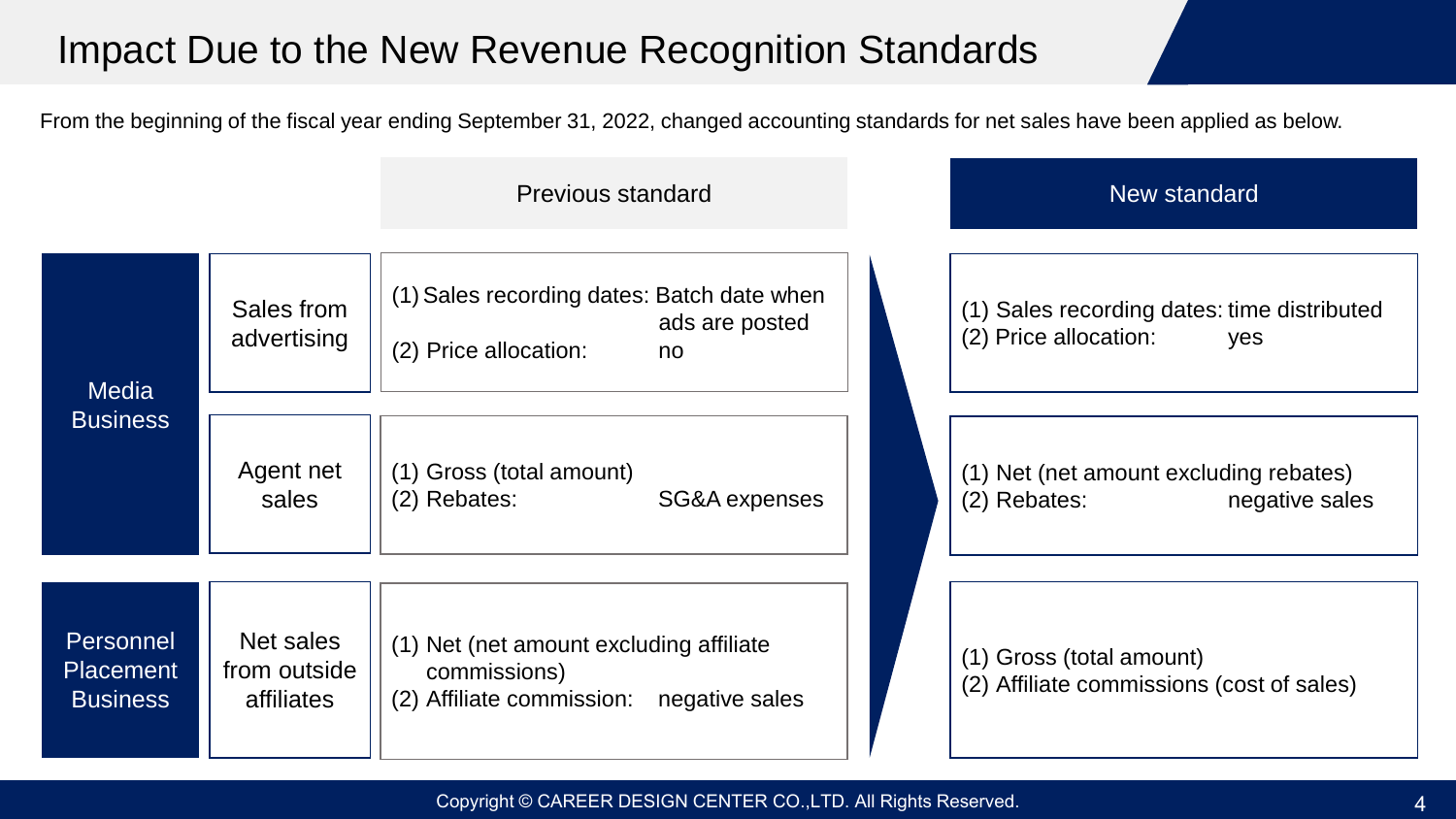#### FY9/2022 H1: Financial Results

| (Million yen)           | Initial forecasts<br>Nov. 10, 2021 | Revised upward (1)<br>Jan. 31, 2022 | Revised upward (2)<br>Mar. 15, 2022 | <b>Results</b> |
|-------------------------|------------------------------------|-------------------------------------|-------------------------------------|----------------|
| <b>Net sales</b>        | 6,770                              | 7,110                               | 7,280                               | 7,306          |
| <b>Operating profit</b> | 276                                | 401                                 | 601                                 | 606            |
| <b>Ordinary profit</b>  | 275                                | 400                                 | 600                                 | 605            |
| Profit                  | 220                                | 287                                 | 460                                 | 416            |

\* The results from the first half of the previous fiscal year for the subsidiary have been excluded from the non-consolidated financial results for the fully year, and as the targets for comparison differ, no comparative analysis with the previous fiscal year has been performed.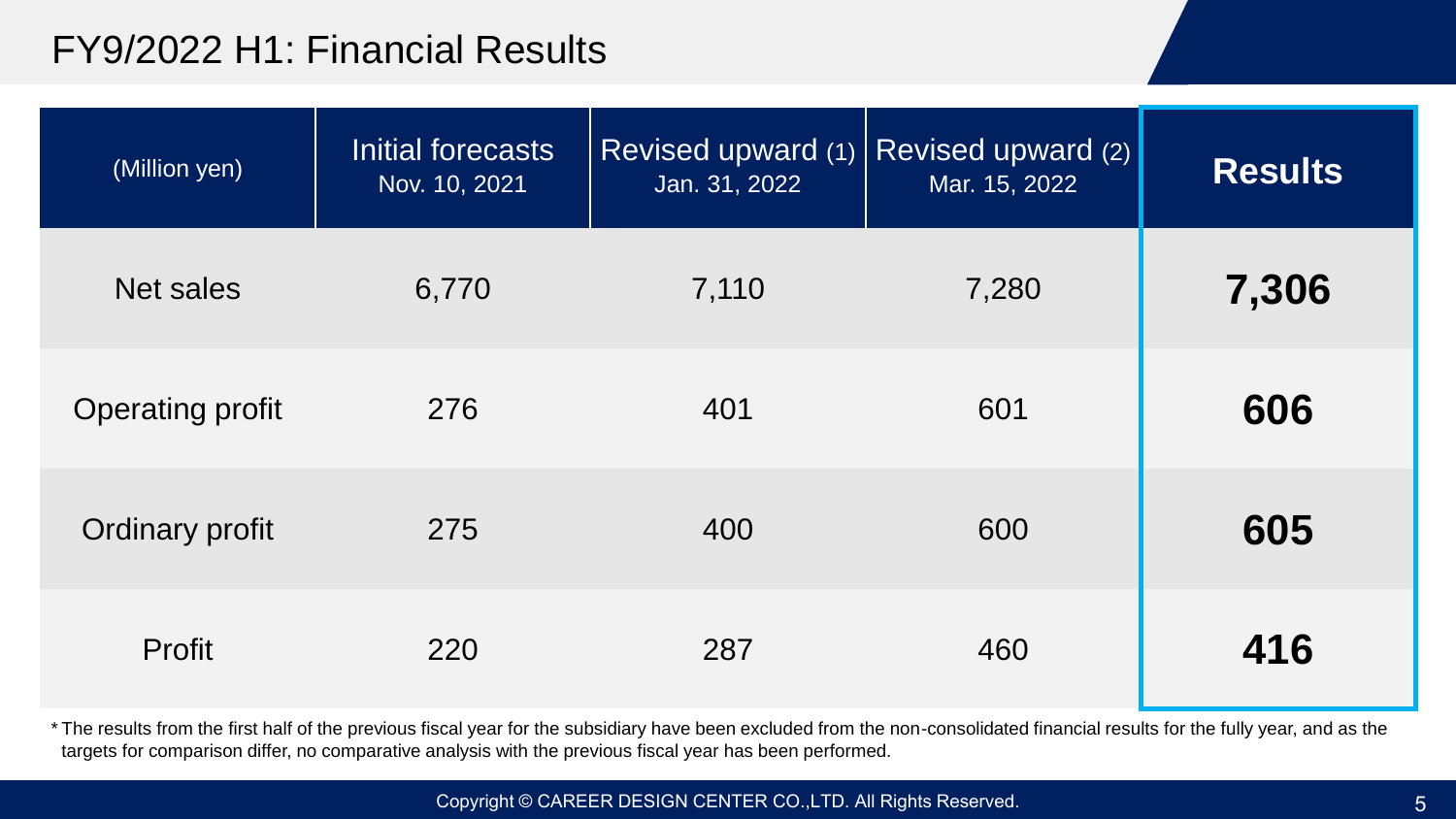#### FY9/2022 H1: Net Sales

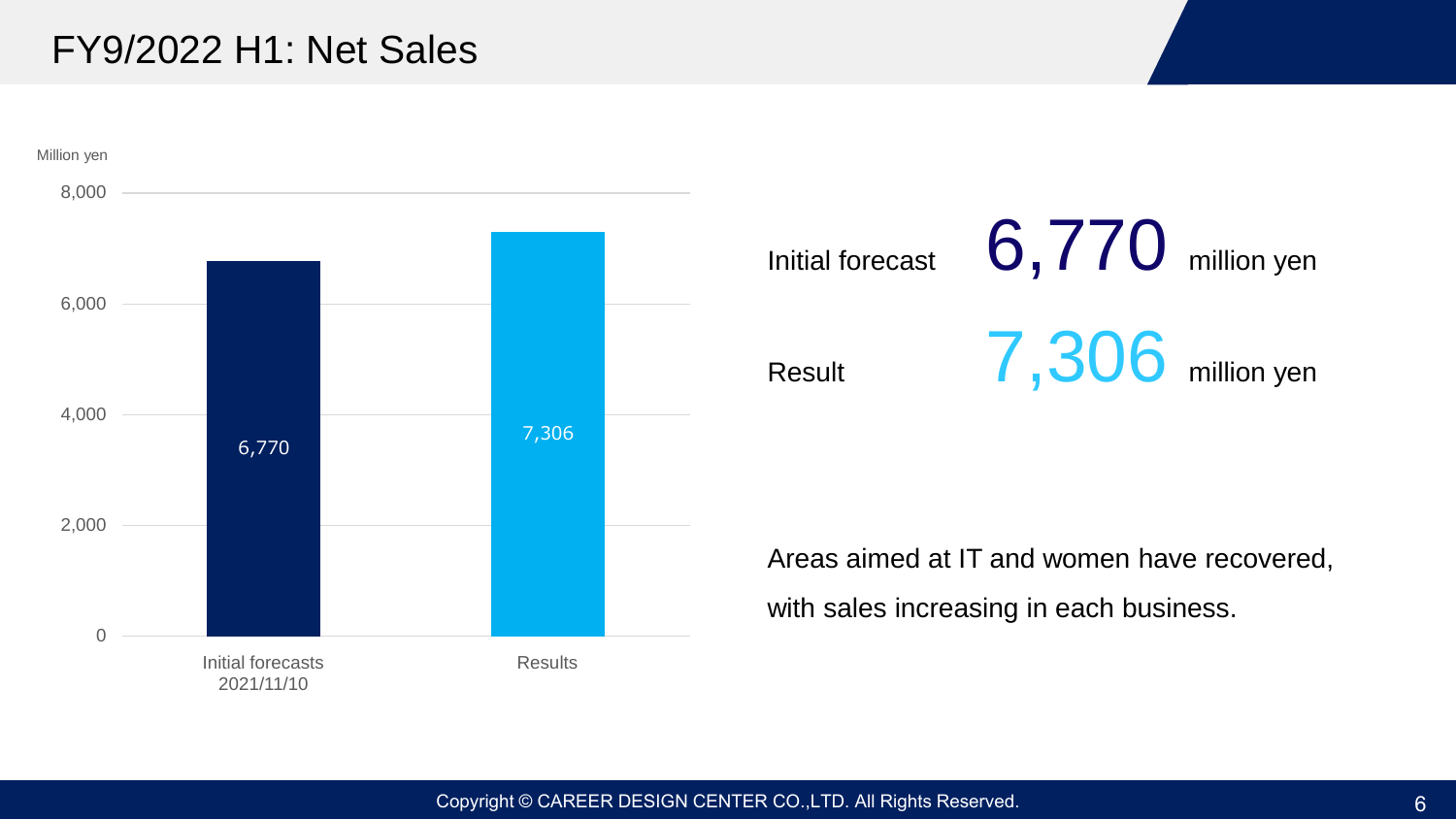#### FY9/2022 H1: Ordinary Profit



Initial forecast 275 million yen

Result 605 million yen

Although an additional investment of approximately 200 million yen was made on advertising expenses to strengthen cost effectiveness for recruiting companies due to the increase in the number of job openings, ordinary profit ended up significantly higher than the initial forecast.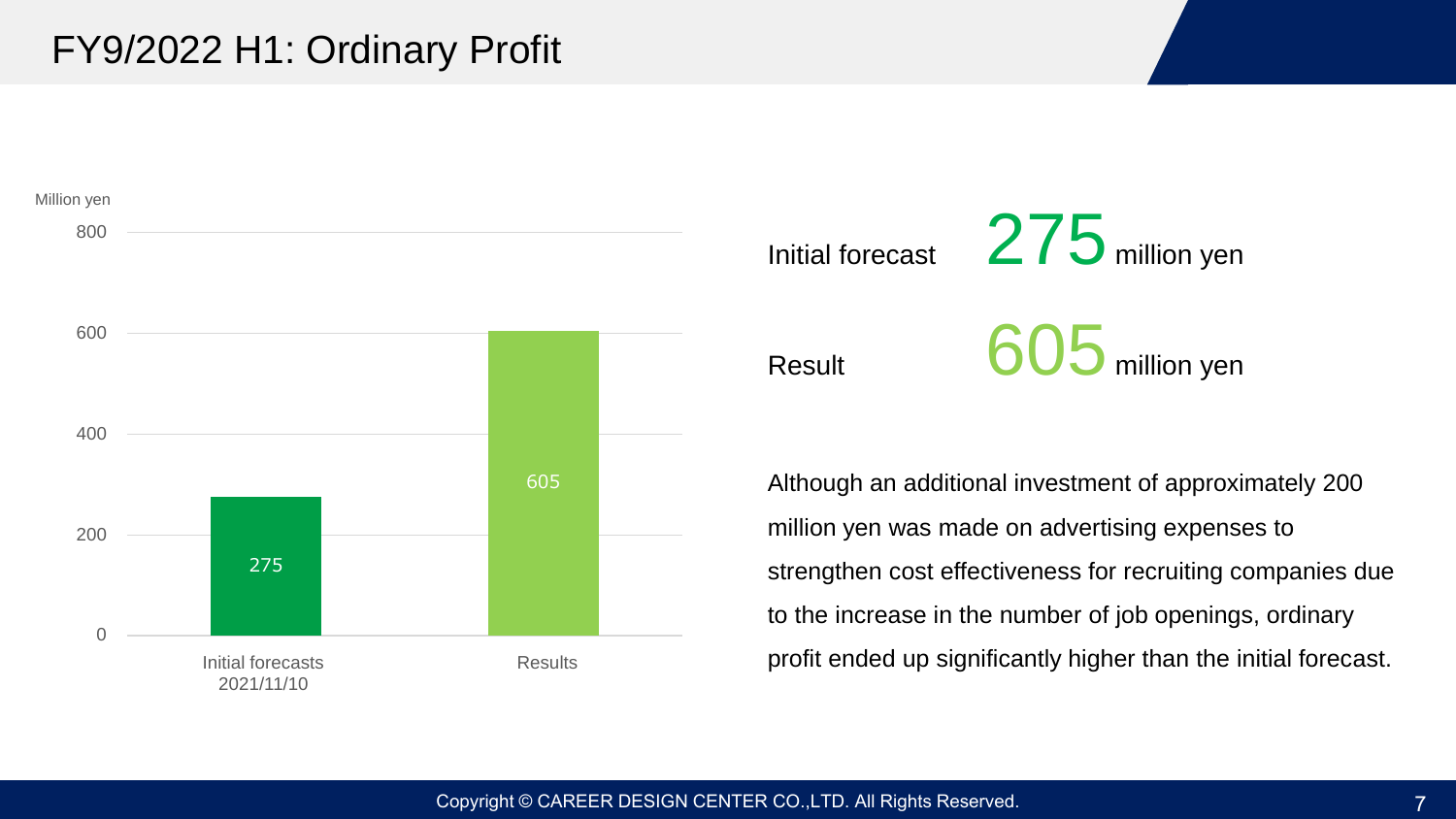#### FY9/2022 H1: Summary of Results

Net sales

- Companies' recruitment demand has recovered particularly in the IT field, and the number of companies doing business with CDC has increased
- Recovery in the market for women, which had been slowing down, is also on the recovery track

#### **Expenses**

- An additional investment of approximately 200 million yen was made on advertising expenses to strengthen cost effectiveness for recruiting companies due to the increase in the number of job openings

### Ordinary profit

- Impact due to new variants of COVID-19 was less than expected, and the forecast has been revised upwards considerably from the initial forecast.
- The trend of improvement has continued in step with higher net sales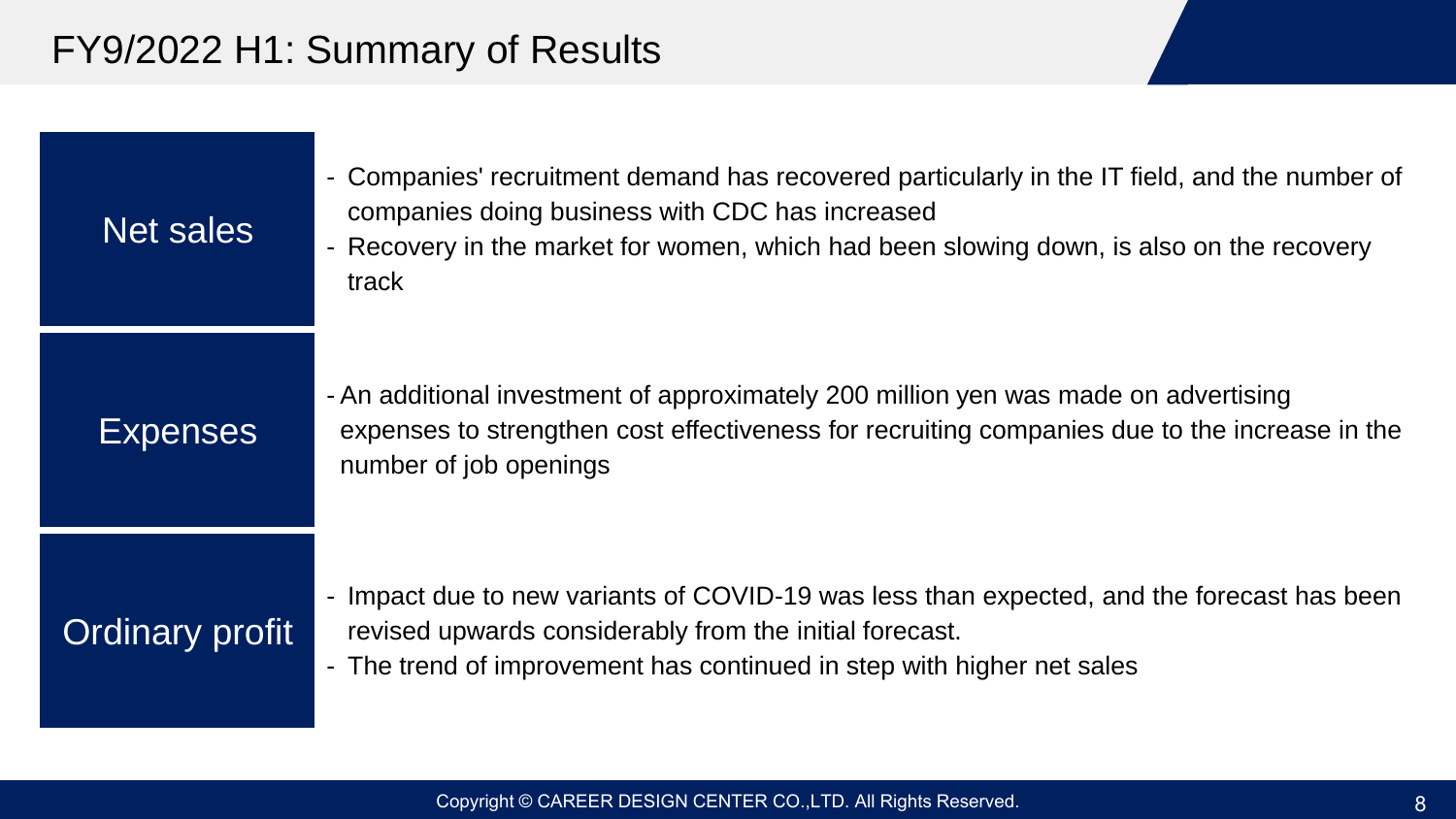#### FY9/2022 H1: Expenses

| (Million yen)               | Initial forecasts<br>2022/11/10 | <b>Results</b> |
|-----------------------------|---------------------------------|----------------|
| Net sales                   | 6,770                           | 7,306          |
| <b>Total expenses</b>       | 6,495                           | 6,701          |
| Personnel expenses          | 2,079                           | 2,029          |
| <b>Advertising expenses</b> | 667                             | 863            |
| Dispatched worker salaries  | 2,551                           | 2,635          |
| Other                       | 1,161                           | 1,003          |
| <b>Ordinary profit</b>      | 275                             | 605            |

\* The results from the first half of the previous fiscal year for the subsidiary have been excluded from the non-consolidated financial results for the fully year, and as the targets for comparison differ, no comparative analysis with the previous fiscal year has been performed.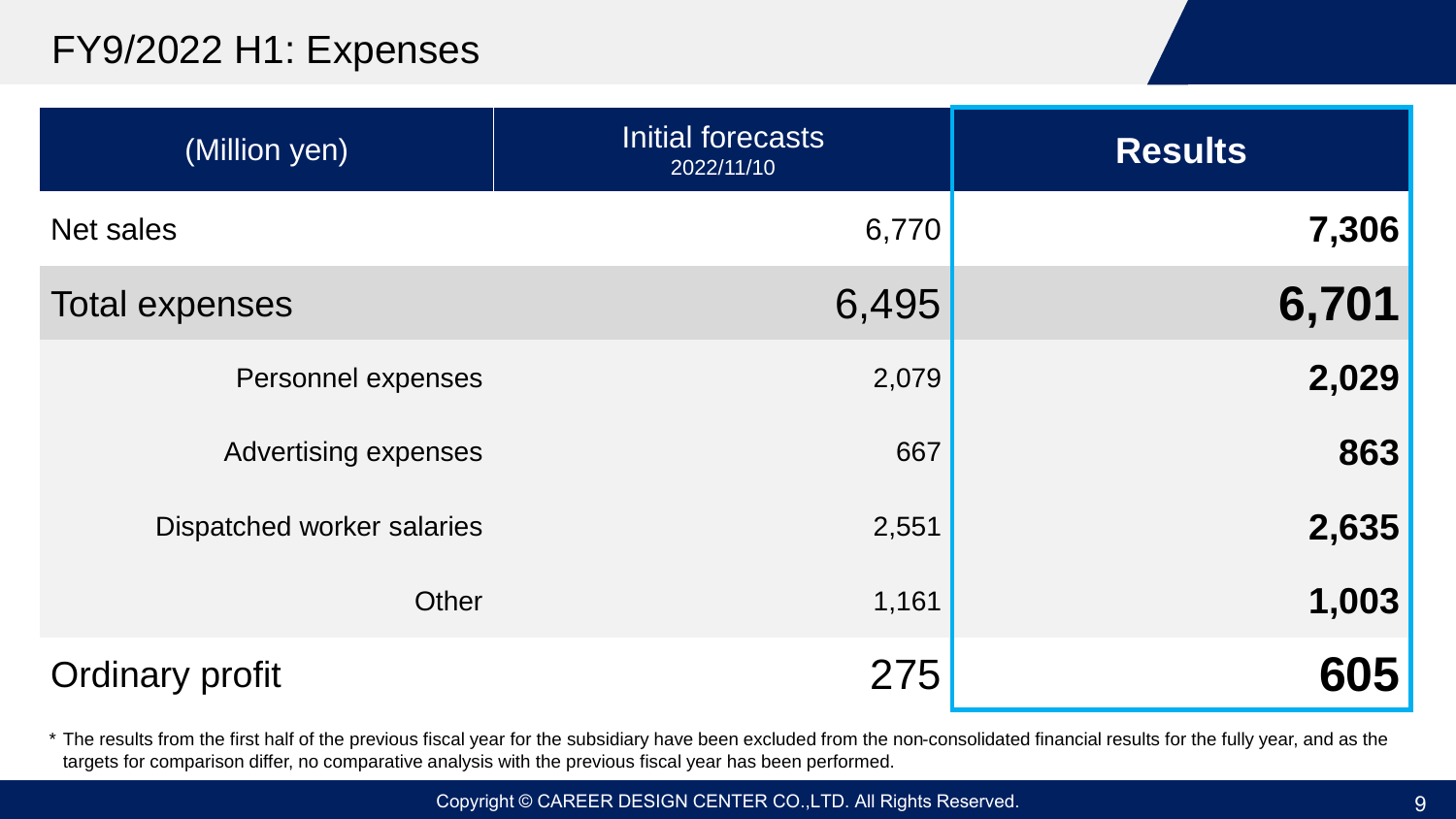#### FY9/2022 H1: Business Overview

| (Million yen)                           |                              |               | (YoY)                     |                                                                                                                                                                                                   |
|-----------------------------------------|------------------------------|---------------|---------------------------|---------------------------------------------------------------------------------------------------------------------------------------------------------------------------------------------------|
| Media                                   | Net sales<br>Ordinary profit | 2,317<br>63   | 123%<br>121%              | • Driven by performance in "engineer" and "women" fields<br>• Development of new customers has been strengthened, leading<br>to an increase in the number of companies doing business with<br>CDC |
| <b>Personnel Placement</b>              | Net sales<br>Ordinary profit | 1,325<br>89   | 132%<br>- 126 million yen | • Recovery trend mainly in the IT industry<br>• Gradual recovery in the areas aimed at women and sales                                                                                            |
| <b>New Graduate Media</b>               | Net sales<br>Ordinary profit | 311<br>135    | 119%<br>130%              | • Strong performance attracting customers to events aimed at<br>2024 graduates<br>• Registrations increased by taking events online                                                               |
| <b>New Graduate</b><br><b>Placement</b> | Net sales<br>Ordinary profit | 69<br>$-0.16$ | 124%<br>- 25 million yen  | • Number of contracts signed increased, mainly for job offers in the<br><b>IT industry</b><br>• Job seeking activities for 2023 graduates has started earlier                                     |
| <b>IT Worker Dispatch</b>               | Net sales<br>Ordinary profit | 3,283<br>214  |                           | • 1,371 dispatched staff $(125\%$ YoY)                                                                                                                                                            |

\* The results from the first half of the previous fiscal year for the subsidiary have been excluded from the non-consolidated financial results for the fully year, and as the targets for comparison differ, no comparative analysis with the previous fiscal year has been performed.

\* As adjustments due to new revenue recognition accounting standards, in addition to ordinary profit in each business, 120 million yen was recorded in the first half of the fiscal year.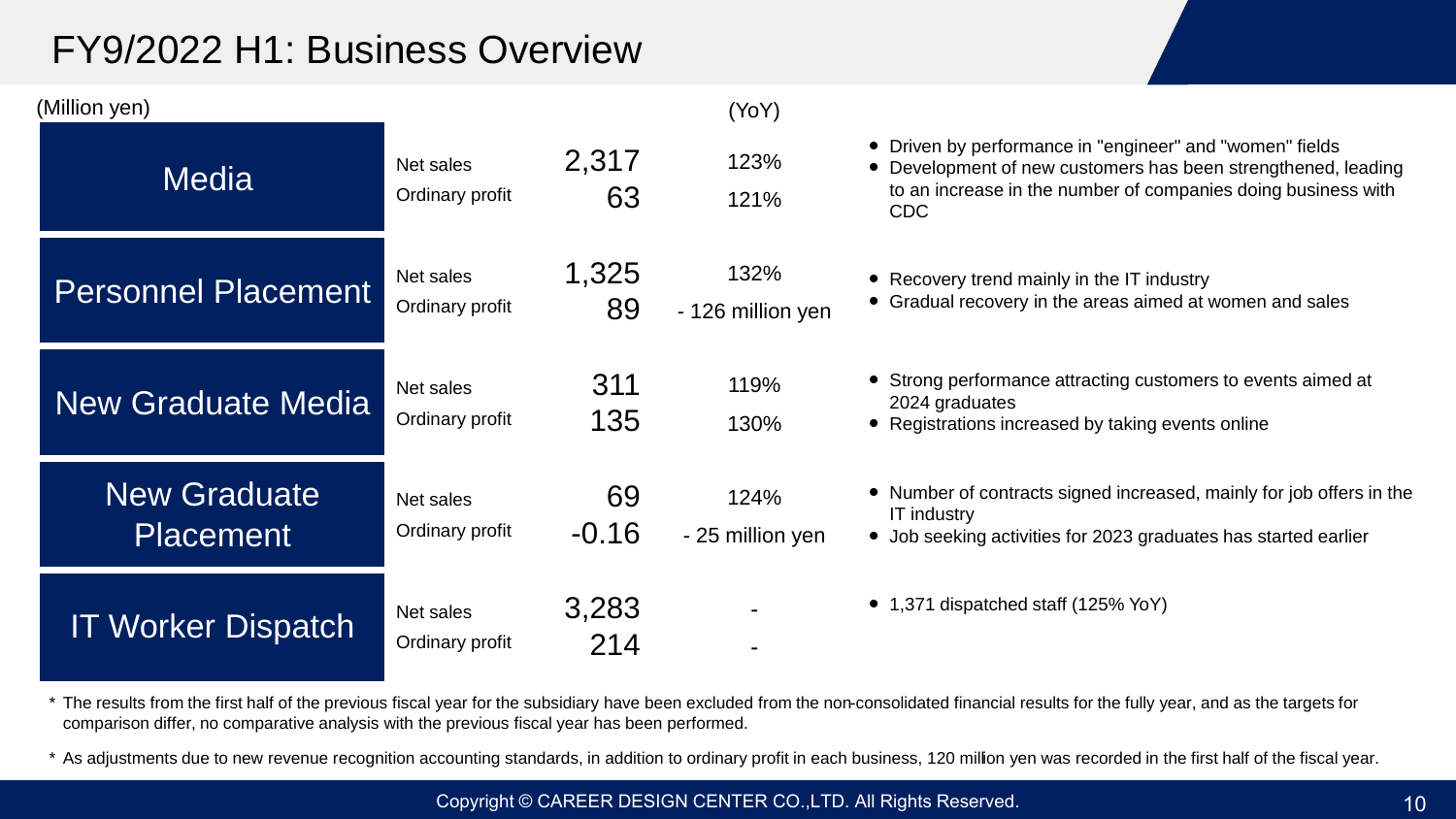#### FY9/2022 H1: Overview of the Media Business

| <b>Media Business</b> | $2,317$ million yen (up 23% year on year)<br>Net sales<br>$63$ million yen (up 21% year on year)<br>Ordinary profit                                                                                                                                                                     |
|-----------------------|-----------------------------------------------------------------------------------------------------------------------------------------------------------------------------------------------------------------------------------------------------------------------------------------|
| External environment  | - There is strong recruitment demand in the engineer field, and for recruitment market for women, whose<br>recovery had slowed, is also on the recovery track.<br>- Recruitment demand in the sales field is on a gradual recovery trend.                                               |
| <b>Sales</b>          | - By strengthening the development of new customers with a focus on the IT industry, net sales have far<br>exceeded initial forecasts<br>- Efforts to attract female engineers, expand sales in the Osaka area and gain corporate advertising in email<br>newsletters were strengthened |
| Registrations         | - Additional investments were made in advertising expenses to strengthen the acquisition of registered users,<br>leading to strong performance                                                                                                                                          |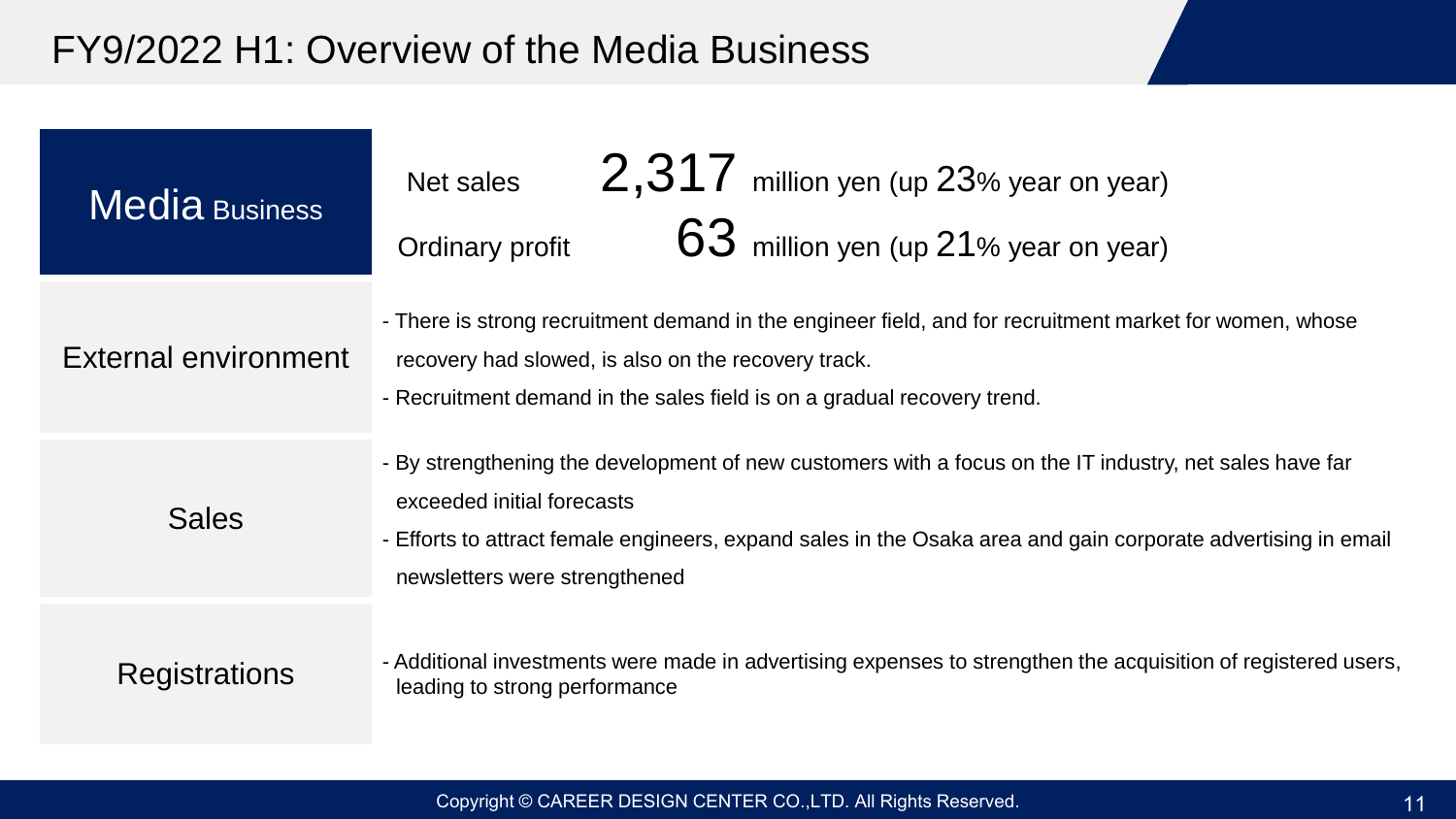### FY9/2022 H1: Net Sales YoY by Product

(Million yen)

| <b>Engineers</b>          | 861   | 112% | • Upward trend in recruitment demand                           |
|---------------------------|-------|------|----------------------------------------------------------------|
| <b>Sales</b>              | 128   | 91%  |                                                                |
| <b>Other</b>              | 167   | 100% |                                                                |
| type total                | 1,157 | 107% |                                                                |
| Onna no Tenshoku type     | 963   | 137% | • Recovery trends mainly in sales and engineering<br>job types |
| <b>Engineer Job Fairs</b> | 88    | 132% | • Online and in-person events held concurrently                |
| <b>Women's Job Fairs</b>  |       |      |                                                                |
| <b>Fair Total</b>         | 88    | 113% |                                                                |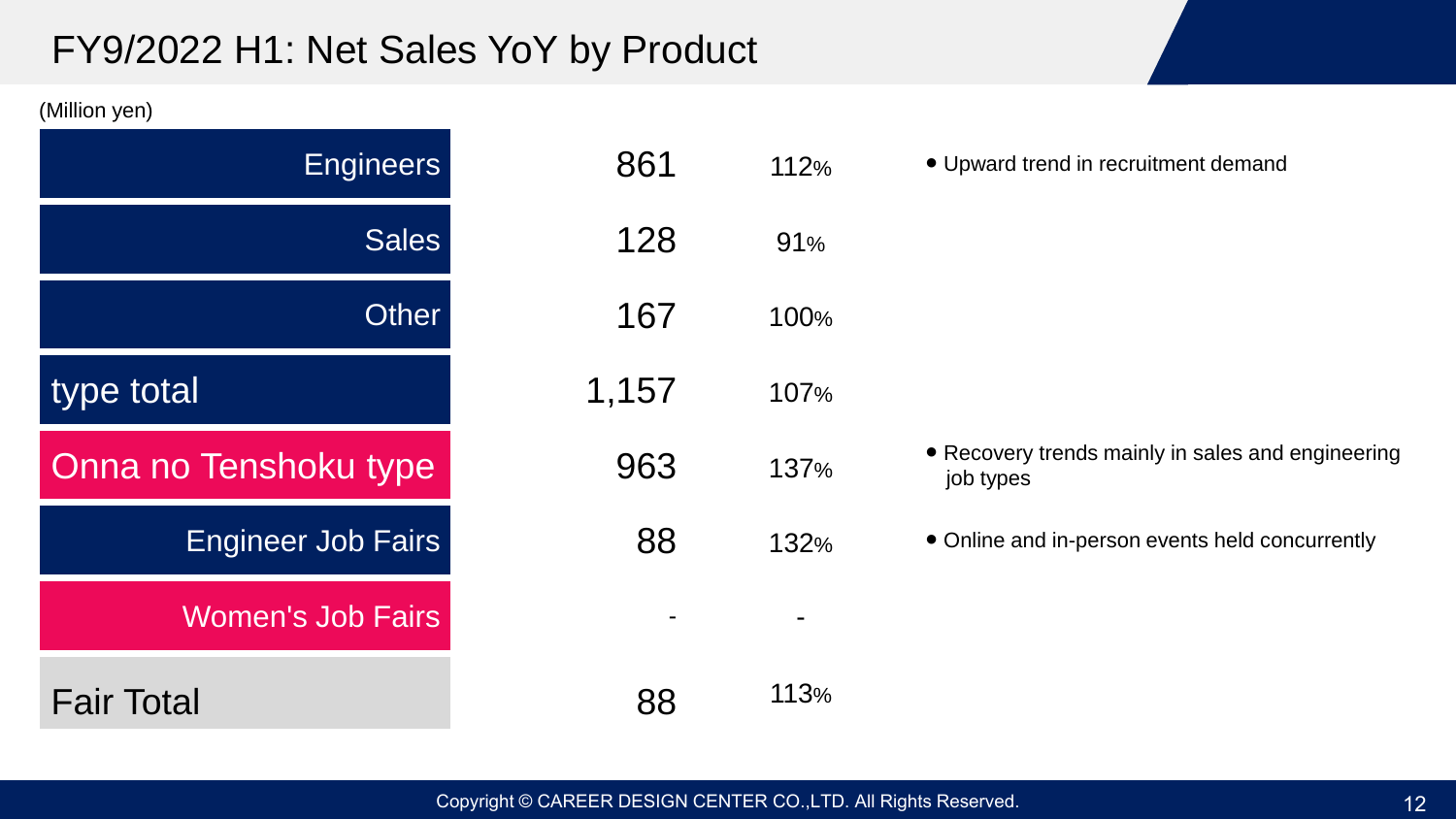#### FY9/2022 H1: YoY Performance for Products

|                         | New membership<br>registrations | 132%            | • Increased due to additional investment in advertising<br>expenses                                                                             |
|-------------------------|---------------------------------|-----------------|-------------------------------------------------------------------------------------------------------------------------------------------------|
| type                    | Number of<br>applications       | 66 <sub>%</sub> | • Temporarily increased due to the effects of COVID-19 in the<br>previous fiscal year<br>This year applications returned to pre-pandemic levels |
| Onna no                 | New membership<br>registrations | 114%            | • Increased due to additional investment in advertising<br>expenses                                                                             |
| <b>Tenshoku</b><br>type | Number of<br>applications       | 89%             | • Temporarily increased due to the effects of COVID-19 in the<br>previous fiscal year<br>This year applications returned to pre-pandemic levels |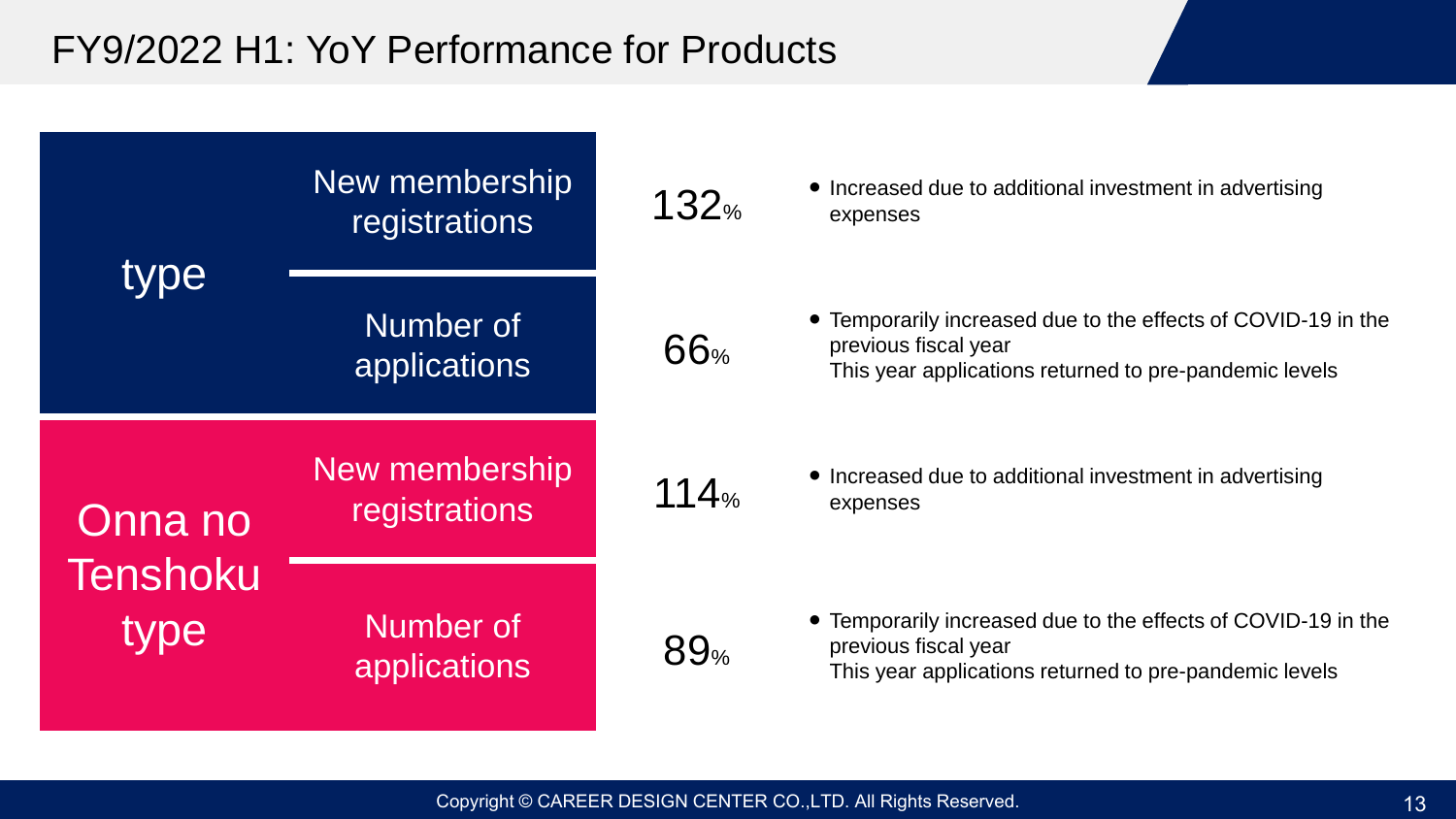#### FY9/2022 H1: Additional Investment in Advertising

Advertising efforts were strengthened with an emphasis placed on new IT engineer members and higher numbers of applications for the type brand, with the aim of acquiring new membership registrations.





#### **Transportation advertising,**  Web advertising<br>video advertisements

Advertisements were placed on main train lines in the Tokyo metropolitan area including the Yamanote line, JR lines in the Tokyo metro area and the Yokohama Municipal Subway, with the aim of improving site recognition



Copyright © CAREER DESIGN CENTER CO.,LTD. All Rights Reserved. 14 April 14 April 14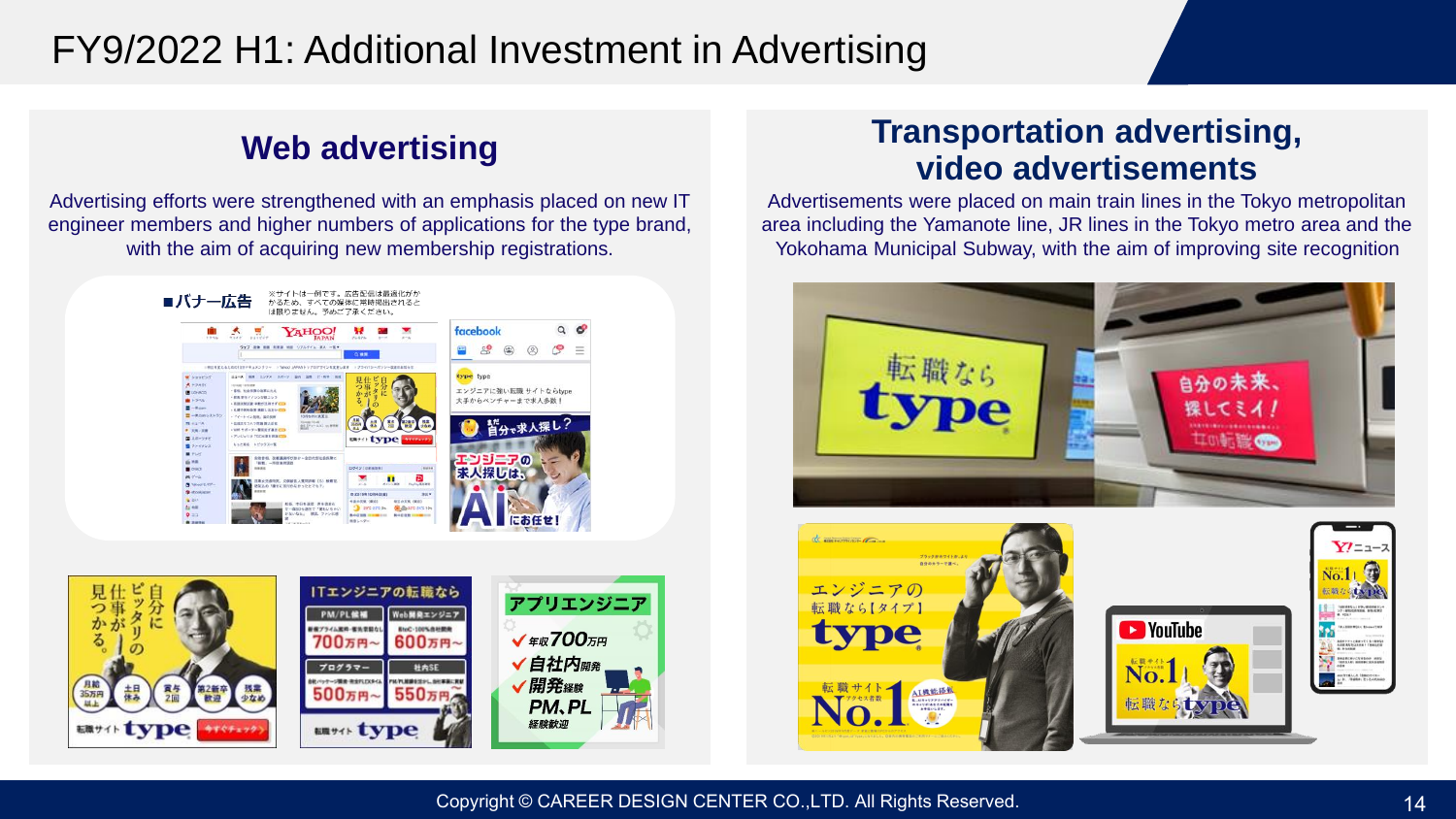#### FY9/2022 H1: Overview of the Personnel Placement Business

| Personnel<br><b>Placement</b><br><b>Business</b> | 1,325 million yen (up $32\%$ year on year)<br>Net sales<br>$89$ million yen ( $-126$ million yen in the previous year)<br>Ordinary profit                        |
|--------------------------------------------------|------------------------------------------------------------------------------------------------------------------------------------------------------------------|
| <b>External environment</b>                      | - There is high recruitment demand in the engineer and mid-level fields, and recruitment demand in the fields<br>for sales and women is also on a recovery track |
| <b>Sales</b>                                     | - The number of successful contracts in the fields of engineers and women increased, with net sales far<br>exceeding forecasts                                   |
| Registrations                                    | - Competition with competitors intensified and slightly slowed new registrations                                                                                 |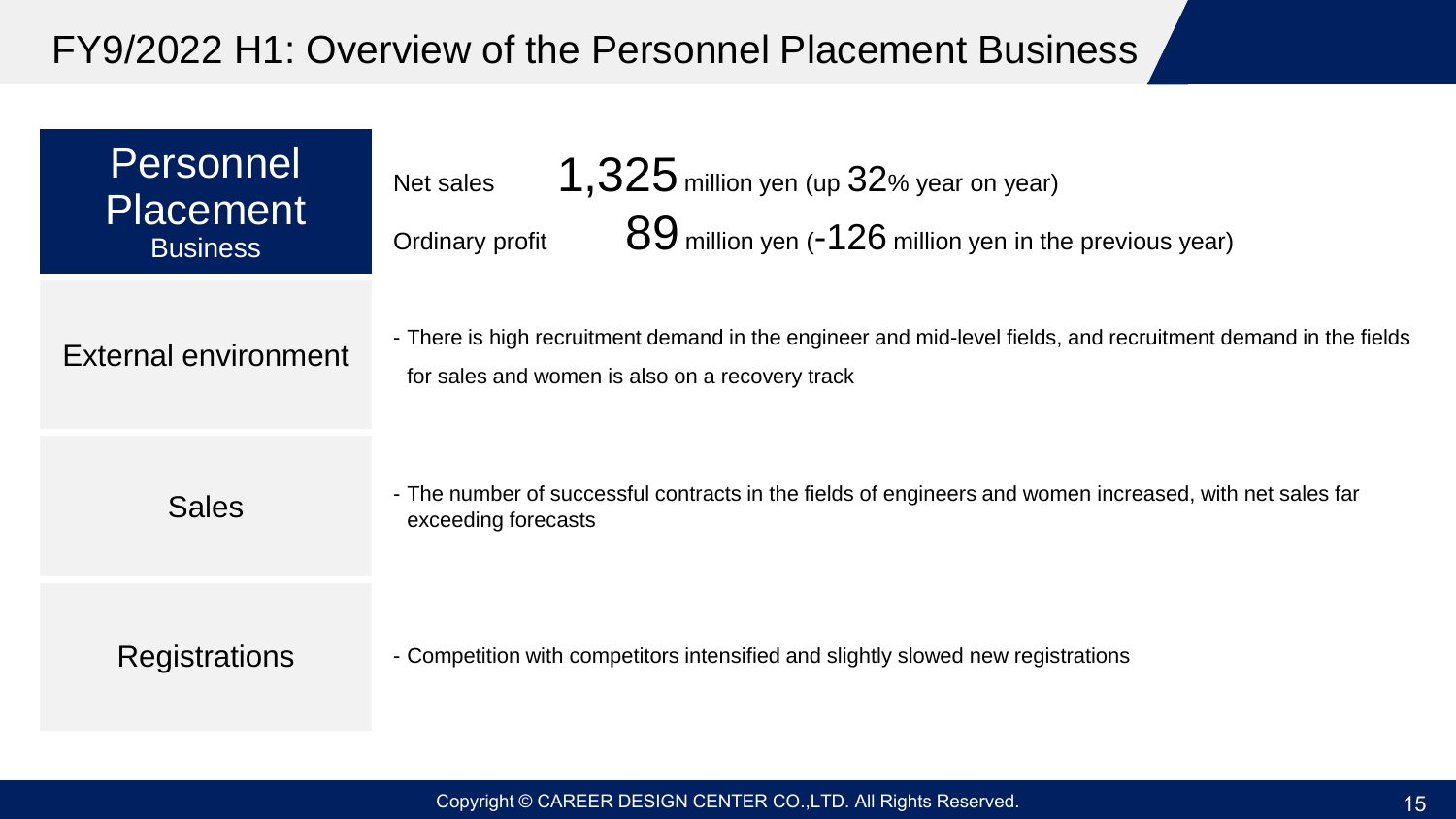#### FY9/2022 H1: Overview of the New Graduate Media Business

| <b>New Graduate</b><br><b>Media Business</b> | $311$ million yen (up $19%$ year on year)<br>Net sales<br>Ordinary profit $135$ million yen (up $30\%$ year on year)                                                                                                                                                                                                                         |
|----------------------------------------------|----------------------------------------------------------------------------------------------------------------------------------------------------------------------------------------------------------------------------------------------------------------------------------------------------------------------------------------------|
| External environment                         | - There are no major changes to the recruitment numbers for students expected to graduate in FY2024, and<br>recruitment demand has increased for both FY2023 and FY2024 graduating students                                                                                                                                                  |
| <b>Sales</b>                                 | - The number of companies doing business with CDC has increased due to efforts to strengthen the<br>development of new accounts<br>- The number of companies doing business with CDC has increased due to seminars aimed at science<br>students and women, and individual seminars tailored to the recruitment needs of individual companies |
| <b>Attracting customers</b>                  | - Events were held online multiple times. The events attracted students from around Japan and led to strong<br>performance                                                                                                                                                                                                                   |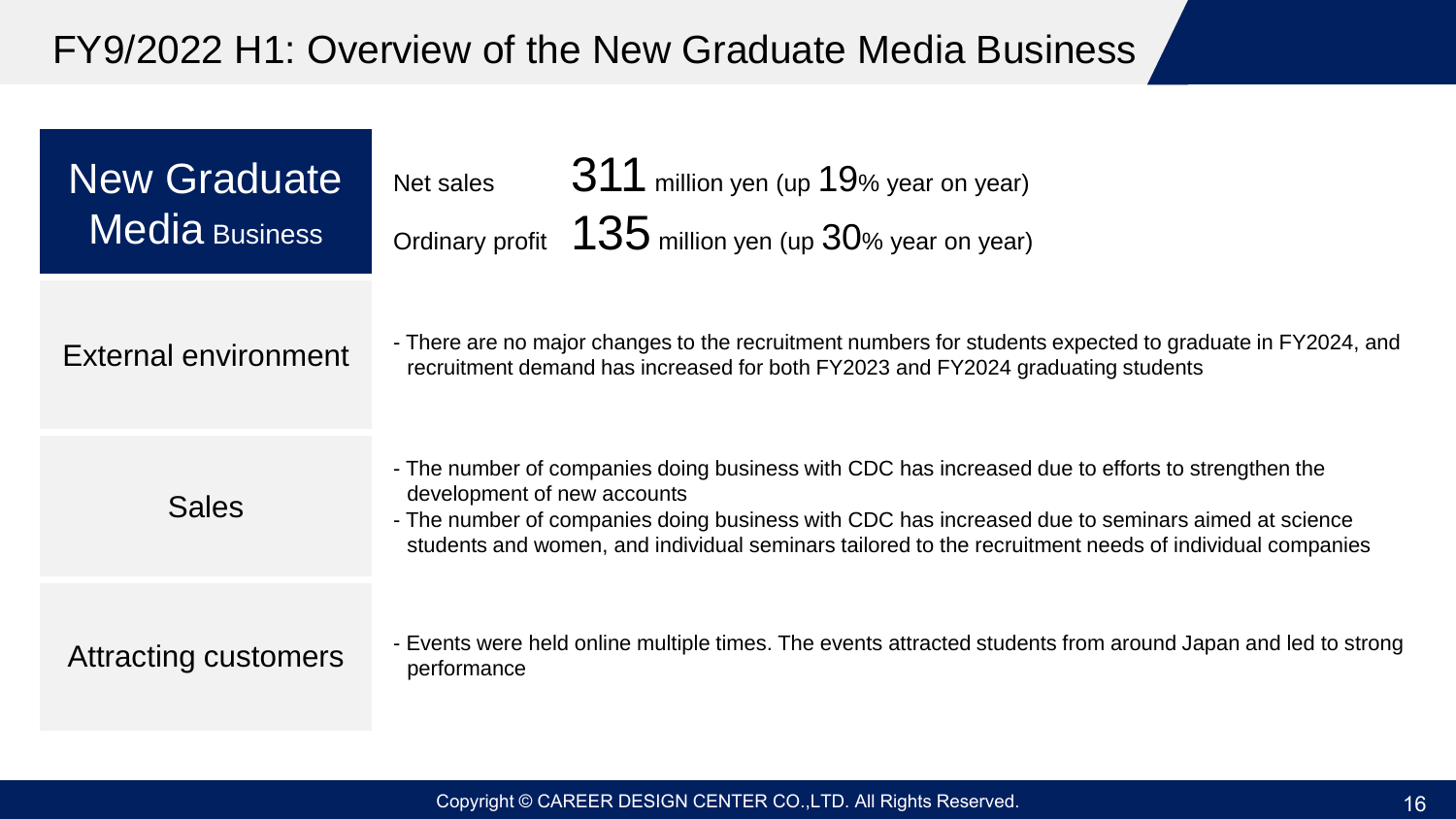#### FY9/2022 H1: Overview of the New Graduate Placement Business

| <b>New Graduate</b><br><b>Placement</b><br><b>Business</b> | $69$ million yen (up $24$ % year on year)<br>Net sales<br>Ordinary profit $-16$ million yen ( $-25$ million yen in the previous year)              |
|------------------------------------------------------------|----------------------------------------------------------------------------------------------------------------------------------------------------|
| External environment                                       | - For students scheduled to graduate in FY2022, recruitment demand is high, particularly for<br>job offers in the IT industry                      |
| <b>Sales</b>                                               | - The number of contracts signed increased due to efforts to strengthen the development of<br>accounts                                             |
| <b>Attracting customers</b>                                | - Job seeking activities of students expecting to graduate in FY2023 have kicked off early,<br>resulting in strong results in attracting customers |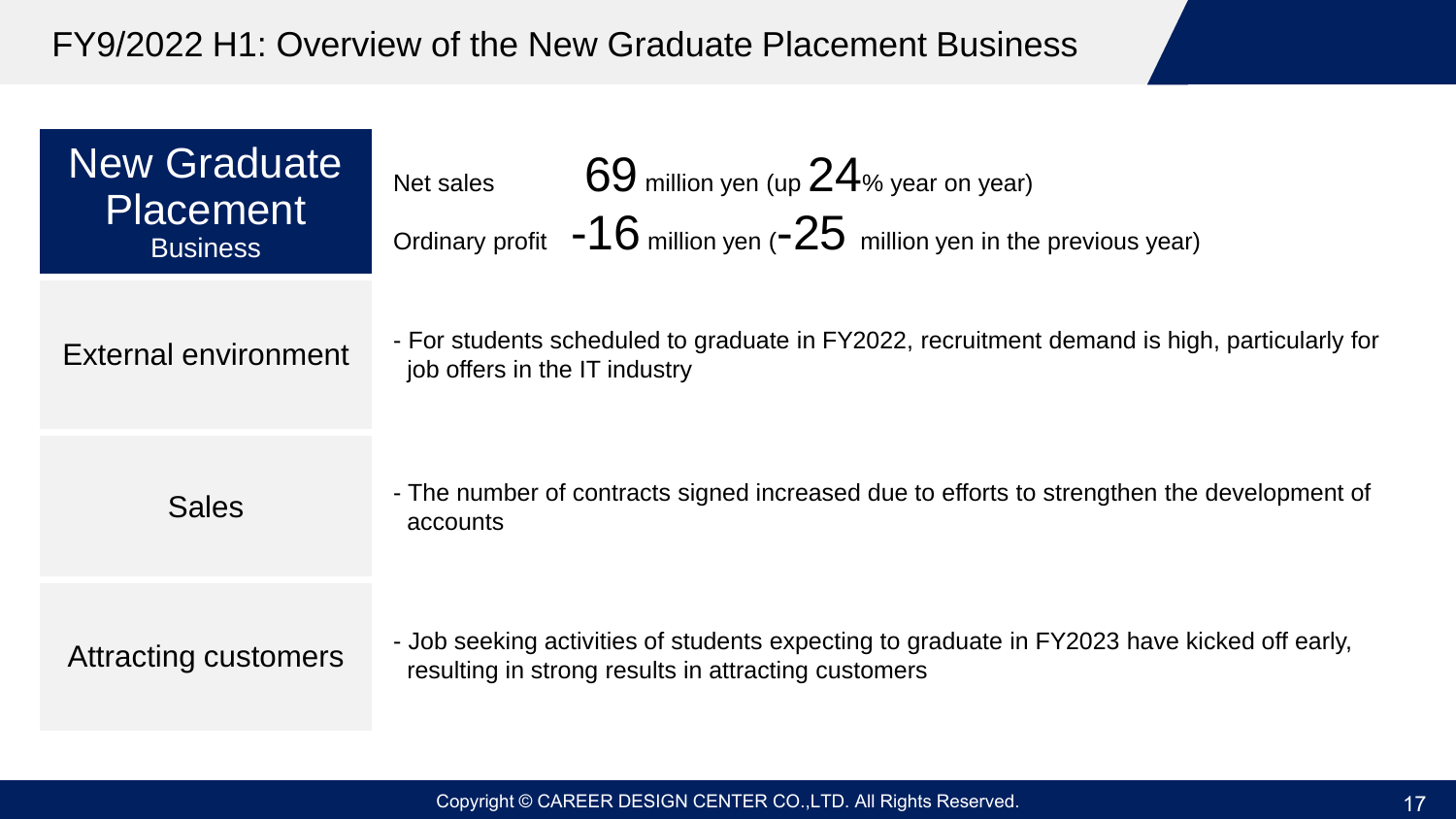#### FY9/2022 H1: Overview of the New Graduate Placement Business

| <b>IT Worker</b><br><b>Dispatch Business</b> | $3,283$ million yen ( $\sim$ % year on year)<br>Net sales<br>214 million yen (-% year on year)<br>Ordinary profit                                          |
|----------------------------------------------|------------------------------------------------------------------------------------------------------------------------------------------------------------|
| External environment                         | - Dispatched staff have continued to work through work-from-home and remote work formats                                                                   |
| <b>Sales</b>                                 | - We have focused on our strength in the development of new customers for the IT industry<br>and increased the number of companies doing business with CDC |
| <b>Registrations</b>                         | - The number of new registrations has been steady, and the number of new dispatches has<br>also remained strong                                            |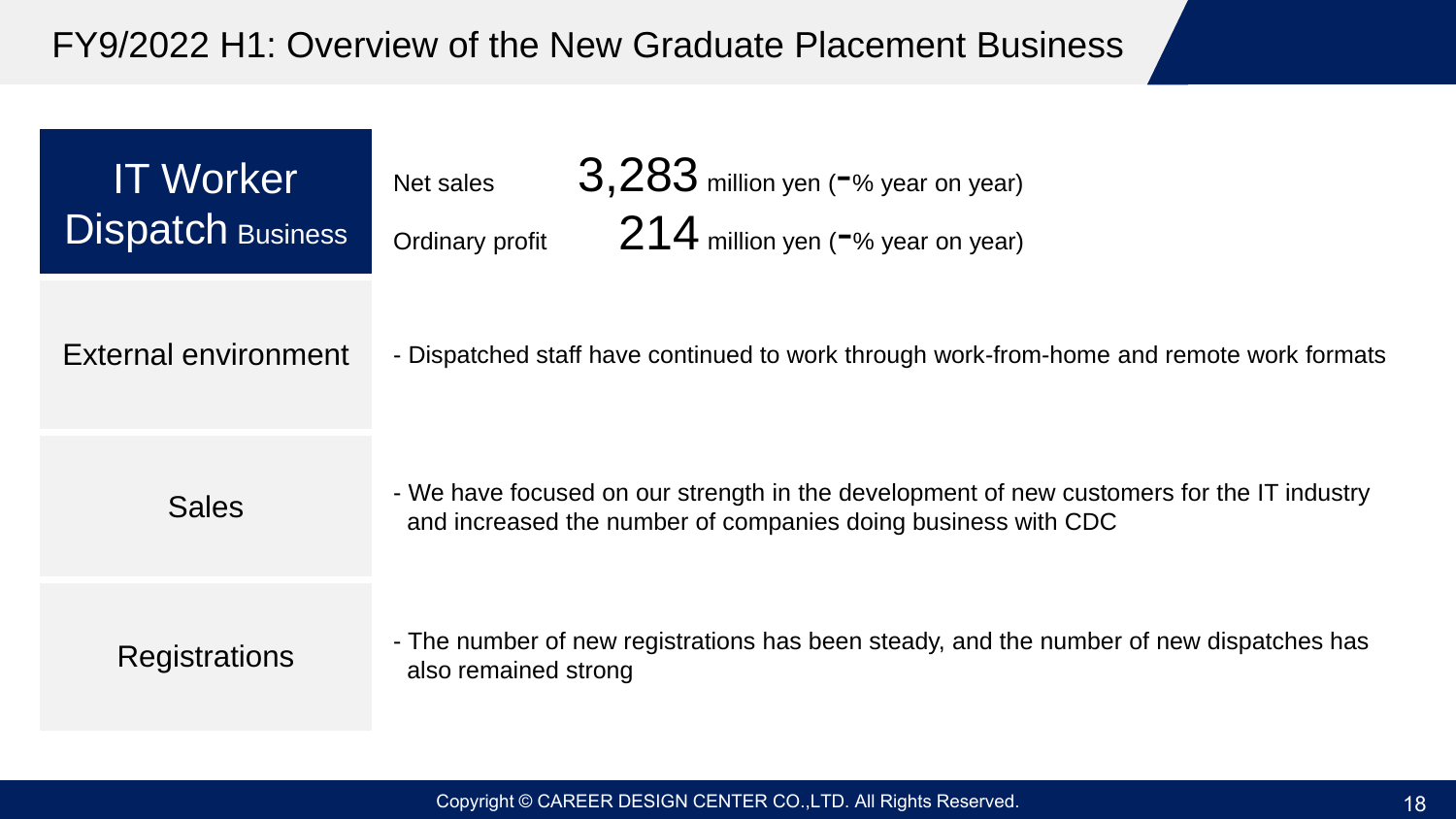#### Five-Year Plan: Progress of New Projects

|                | <b>Key Measures</b>                                                                | <b>Net sales</b>                                    | <b>Registrations</b>                                                              |
|----------------|------------------------------------------------------------------------------------|-----------------------------------------------------|-----------------------------------------------------------------------------------|
|                | Promotion of direct recruiting service                                             |                                                     |                                                                                   |
| $\overline{2}$ | Attracting more companies to advertising in web<br>magazines                       |                                                     |                                                                                   |
| $\overline{3}$ | Strengthening job offers for female engineers and<br>new registrations acquired    | Performing well at a pace<br>exceeding expectations | <b>Efforts at further</b><br>strengthening will be made to<br>coincide with sales |
| 4              | Expanding sales in the Kansai area and strengthening<br>new registrations acquired |                                                     | performance                                                                       |
| 5              | Attracting more business in the mid-career placement<br>field                      |                                                     |                                                                                   |

Of the 7.3 billion yen in net sales in the first half of the year, around 360 million yen (about 5% of total sales) was due to the above new projects, and the projects are expected to contribute to net sales to a similar degree in the full-year results.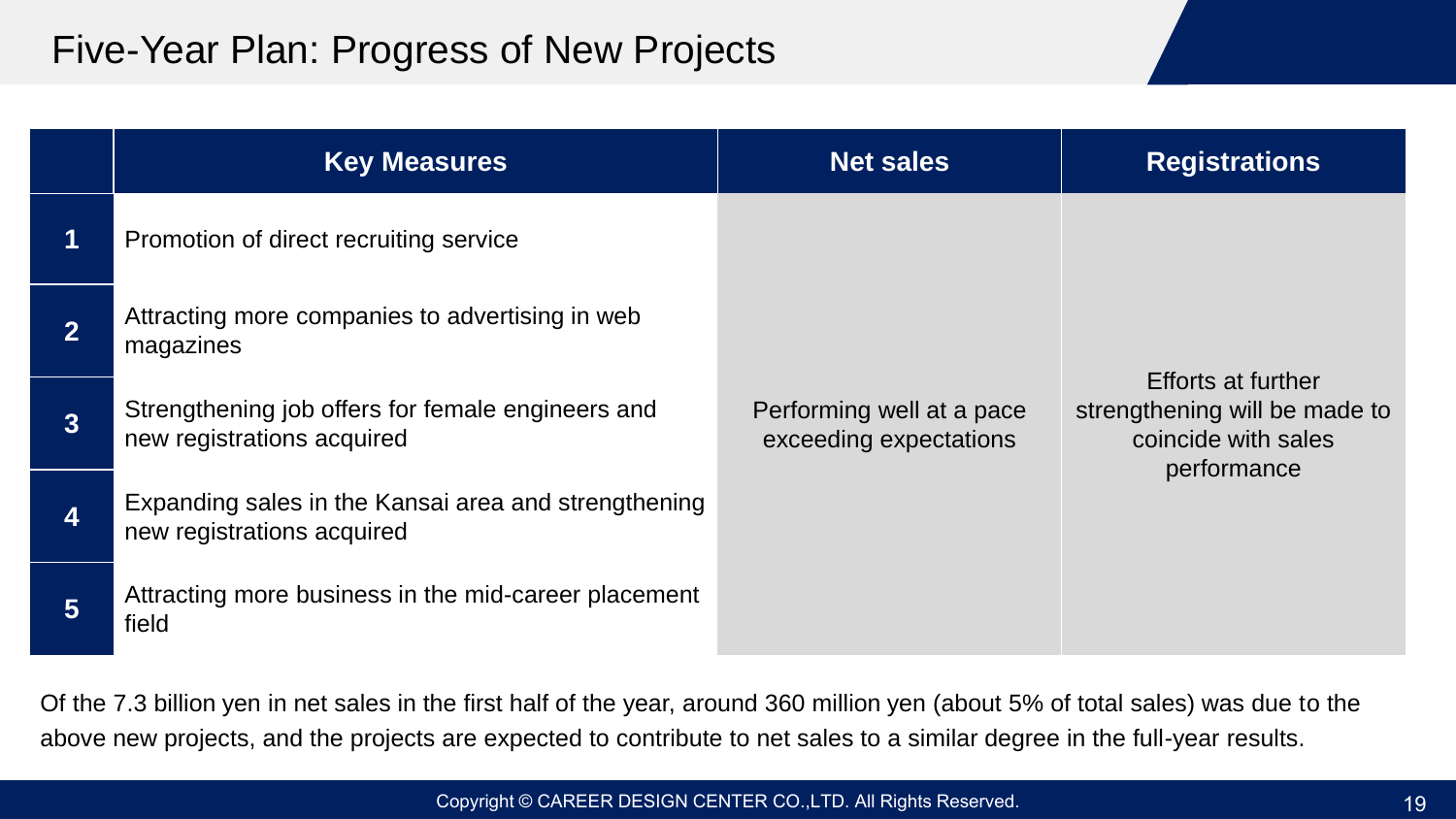#### FY9/2022 H1: Balance Sheet

| (Million yen)                    | FY9/2021 (30th term) | FY9/2022 (31st term) H1 |
|----------------------------------|----------------------|-------------------------|
| <b>Assets</b>                    |                      |                         |
| <b>Current assets</b>            | 4,082                | 4,141                   |
| Non-current assets               | 1,775                | 1,734                   |
| <b>Total assets</b>              | 5,858                | 5,875                   |
| Liabilities                      |                      |                         |
| <b>Current liabilities</b>       | 1,693                | 2,204                   |
| Non-current liabilities          | 216                  | 1,088                   |
| <b>Total liabilities</b>         | 1,910                | 3,292                   |
| <b>Net assets</b>                |                      |                         |
| Shareholders' equity             |                      |                         |
| Total net assets                 | 3,948                | 2,583                   |
| Total liabilities and net assets | 5,858                | 5,875                   |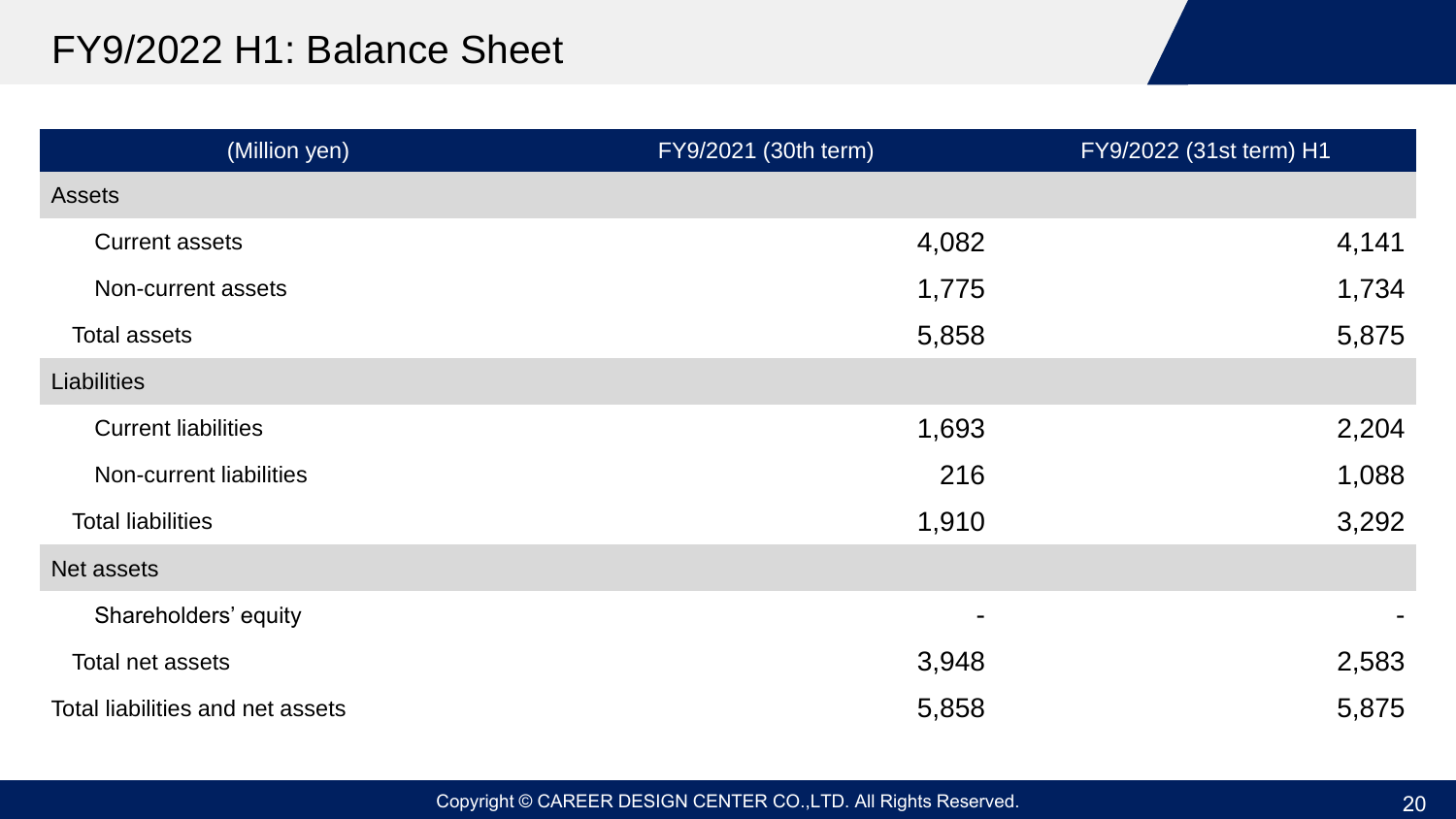## **Reference Materials (Comparison with the Previous Fiscal Year)**

**Comparison based on total of non-consolidated results for the first half of the fiscal year ended September 30, 2021 and results of consolidated subsidiaries up to the second quarter**

**Due to the absorption type merger of a consolidated subsidiary on April 1, 2021, a shift to non-consolidated financial results was made from the third quarter of the previous fiscal year.**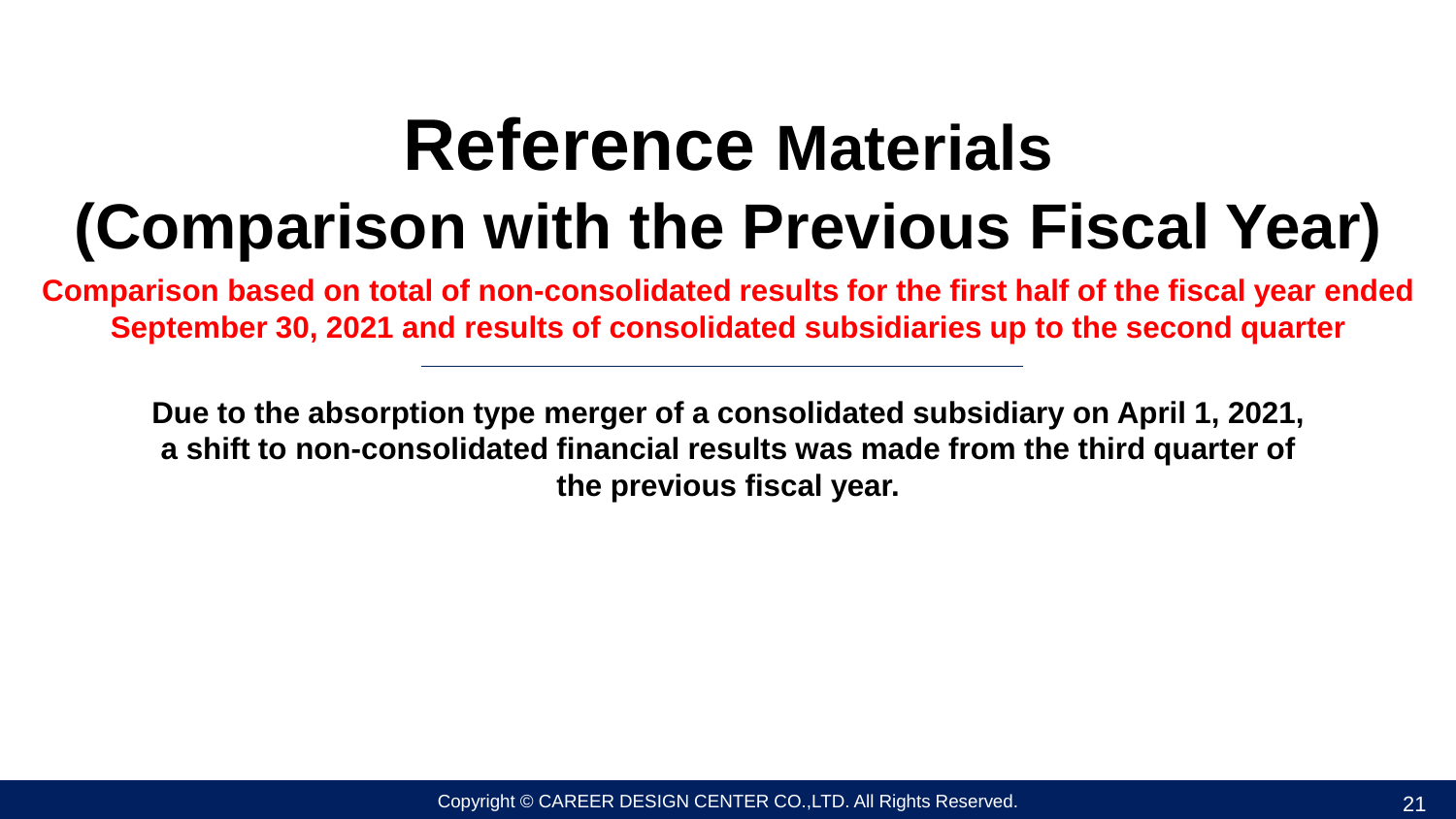(Reference) Comparison When the Results of Consolidated Subsidiaries are Included in the Results of the Previous Fiscal Year

| (Million yen)           | Initial forecasts<br>$\sqrt{2021/11/11}$ | <b>Results</b> | Results in the<br>previous fiscal year | <b>YoY</b>                                           |
|-------------------------|------------------------------------------|----------------|----------------------------------------|------------------------------------------------------|
| <b>Net sales</b>        | 6,770                                    | 7,306          | 5,782                                  | 126%                                                 |
| <b>Operating profit</b> | 276                                      | 606            | 191                                    | 317%                                                 |
| Ordinary profit         | 275                                      | 605            | 211                                    | 287%                                                 |
|                         |                                          |                |                                        | Total including results of consolidated subsidiaries |

in the previous fiscal year's results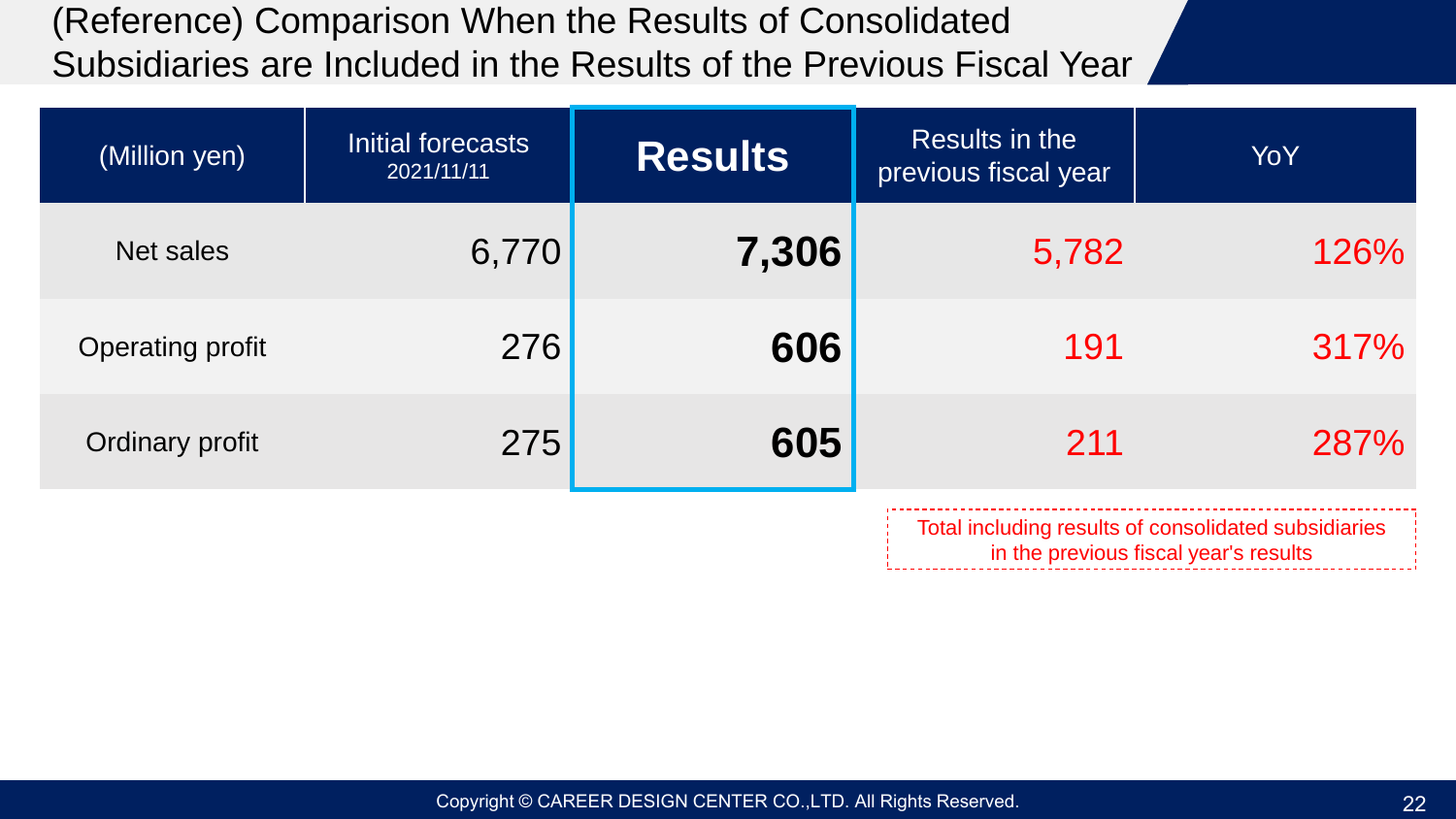#### (Reference) FY9/2022 H1: Expenses

| (Million yen)                 | Initial forecasts<br>2021/11/11 | <b>Results</b> | Results in the<br>previous fiscal year | <b>YoY</b>                                           |
|-------------------------------|---------------------------------|----------------|----------------------------------------|------------------------------------------------------|
| Net sales                     | 6,770                           | 7,306          | 5,782                                  | 126%                                                 |
| <b>Total expenses</b>         | 6,495                           | 6,701          | 5,570                                  | 120%                                                 |
| Personnel expenses            | 2,079                           | 2,029          | 1,963                                  | 103%                                                 |
| <b>Advertising expenses</b>   | 667                             | 863            | 516                                    | 167%                                                 |
| Dispatched worker<br>salaries | 2,551                           | 2,635          | 2,137                                  | 123%                                                 |
| Other                         | 1,161                           | 1,003          | 947                                    | 106%                                                 |
| <b>Ordinary profit</b>        | 275                             | 605            | 211                                    | 287%                                                 |
|                               |                                 |                |                                        | Total including results of consolidated subsidiaries |

in the previous fiscal year's results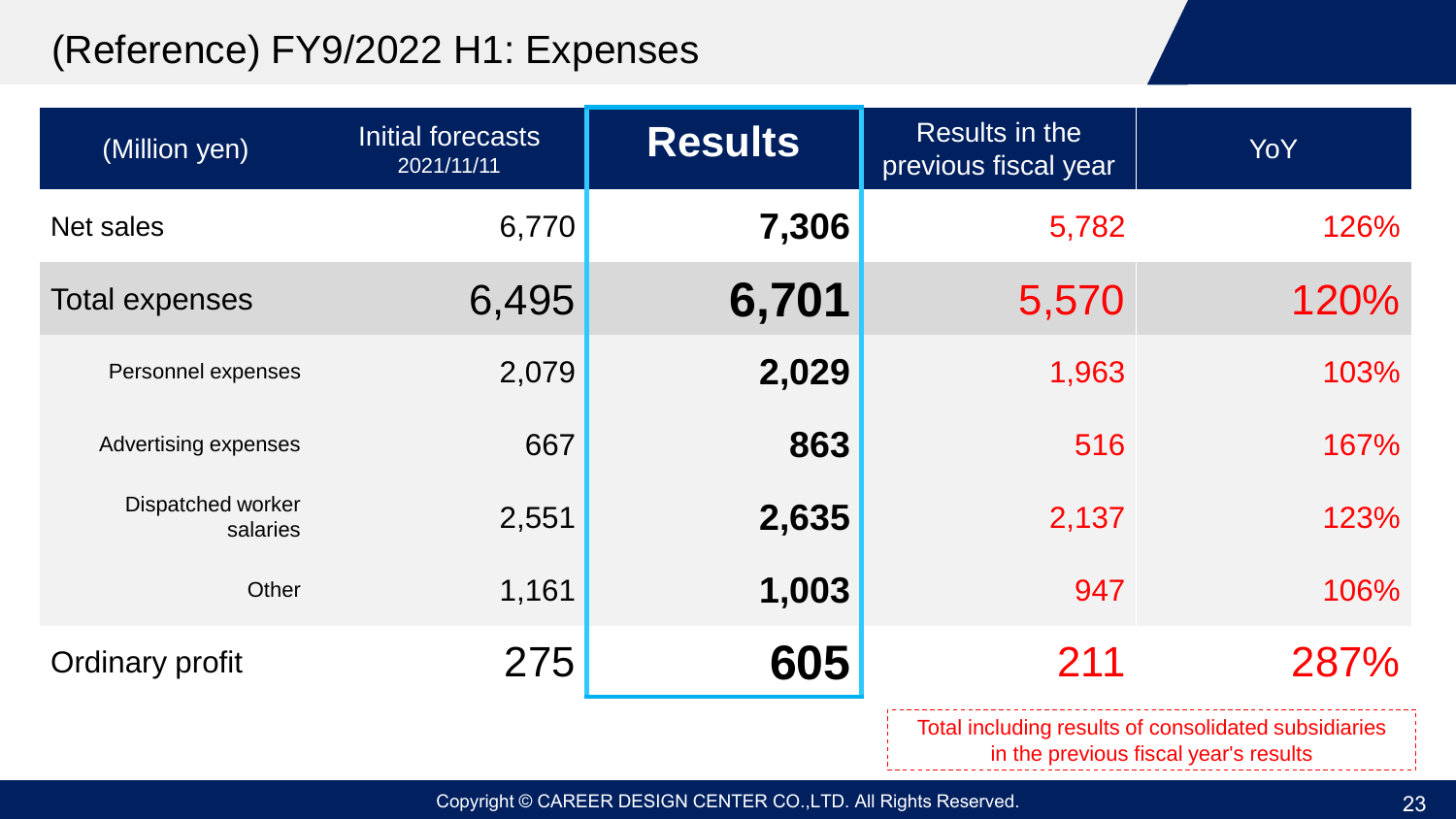## (Reference) FY9/2022 H1: Business Overview

| (Million yen)                           |                              |                | (YoY)                    |                                                                                                                                                                                                     |
|-----------------------------------------|------------------------------|----------------|--------------------------|-----------------------------------------------------------------------------------------------------------------------------------------------------------------------------------------------------|
| <b>Media</b>                            | Net sales<br>Ordinary profit | 2,317<br>63    | 123%<br>121%             | • Driven by performance in "engineer" and "women"<br>fields<br>•Development of new customers has been strengthened,<br>leading to an increase in the number of companies<br>doing business with CDC |
| <b>Personnel Placement</b>              | Net sales<br>Ordinary profit | $-1,325$<br>89 | 132%<br>-126 million yen | • Recovery trend mainly in the IT industry<br>• Gradual recovery trends in areas aimed at women and<br>sales                                                                                        |
| <b>New Graduate Media</b>               | Net sales<br>Ordinary profit | 311<br>135     | 119%<br>130%             | • Strong performance attracting customers to events<br>aimed at 2024 graduates<br>• Registrations increased by taking events online                                                                 |
| <b>New Graduate</b><br><b>Placement</b> | Net sales<br>Ordinary profit | 69<br>16       | 124%<br>-25 million yen  | . Number of contracts signed increased, mainly for job<br>offers in the IT industry<br>• Job seeking activities for 2023 graduates has started<br>earlier                                           |
| <b>IT Worker Dispatch</b>               | Net sales<br>Ordinary profit | 3,283<br>214   | 123%<br>104%             | • 1,371 dispatched staff (125% YoY)<br>Total including results of consolidated subsidiaries<br>in the previous fiscal year's results                                                                |

\* As adjustments due to new revenue recognition accounting standards, in addition to ordinary profit in each business, 120 million yen was recorded in the first half of the fiscal year.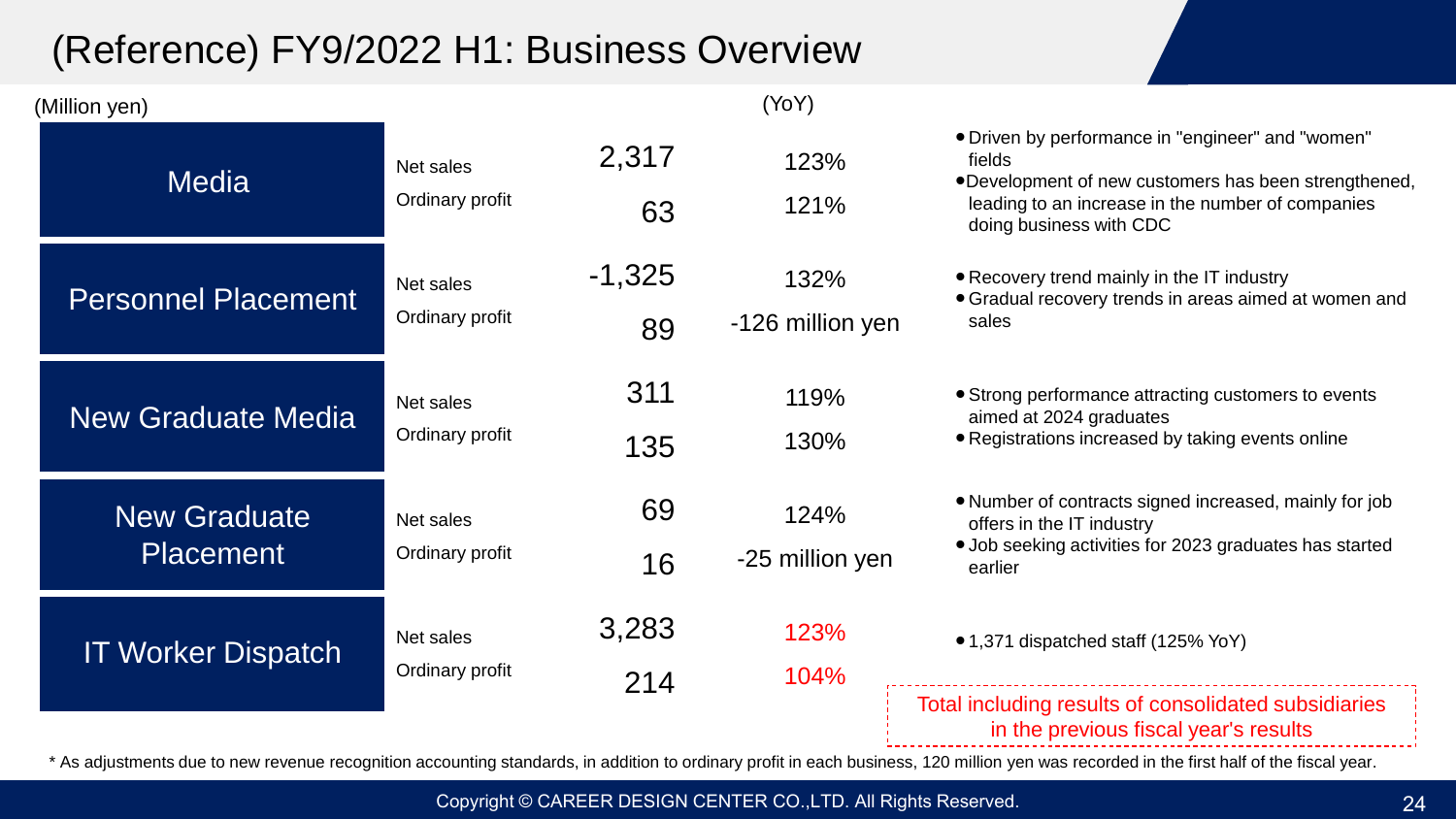#### FY9/2022 H1: Statement of Cash Flow

| (Million yen)                                           | FY9/2021 (30th term) H1 | FY9/2022 (31st term) H1                                                                       |
|---------------------------------------------------------|-------------------------|-----------------------------------------------------------------------------------------------|
| Cash flows from operating activities                    | 133                     | 949                                                                                           |
| Profit before income taxes                              | 211                     | 605                                                                                           |
| Depreciation                                            | 157                     | 178                                                                                           |
| Income taxes paid                                       | 55                      | $-31$                                                                                         |
| Cash flows from investing activities                    | $-284$                  | $-154$                                                                                        |
| Purchase of property, plant and equipment               | $-22$                   | $-1$                                                                                          |
| Purchase of intangible assets                           | $-260$                  | $-151$                                                                                        |
| Cash flows from financing activities                    | $-123$                  | $-854$                                                                                        |
| Dividends paid                                          | $-134$                  | $-235$                                                                                        |
| Net increase (decrease) in cash and cash<br>equivalents | $-275$                  | $-97$                                                                                         |
| Cash and cash equivalents at beginning of period        | 2,439                   | 2,519                                                                                         |
| Cash and cash equivalents at end of period              | 2,163                   | 2,422                                                                                         |
|                                                         |                         | Total including results of consolidated subsidiaries<br>in the previous fiscal year's results |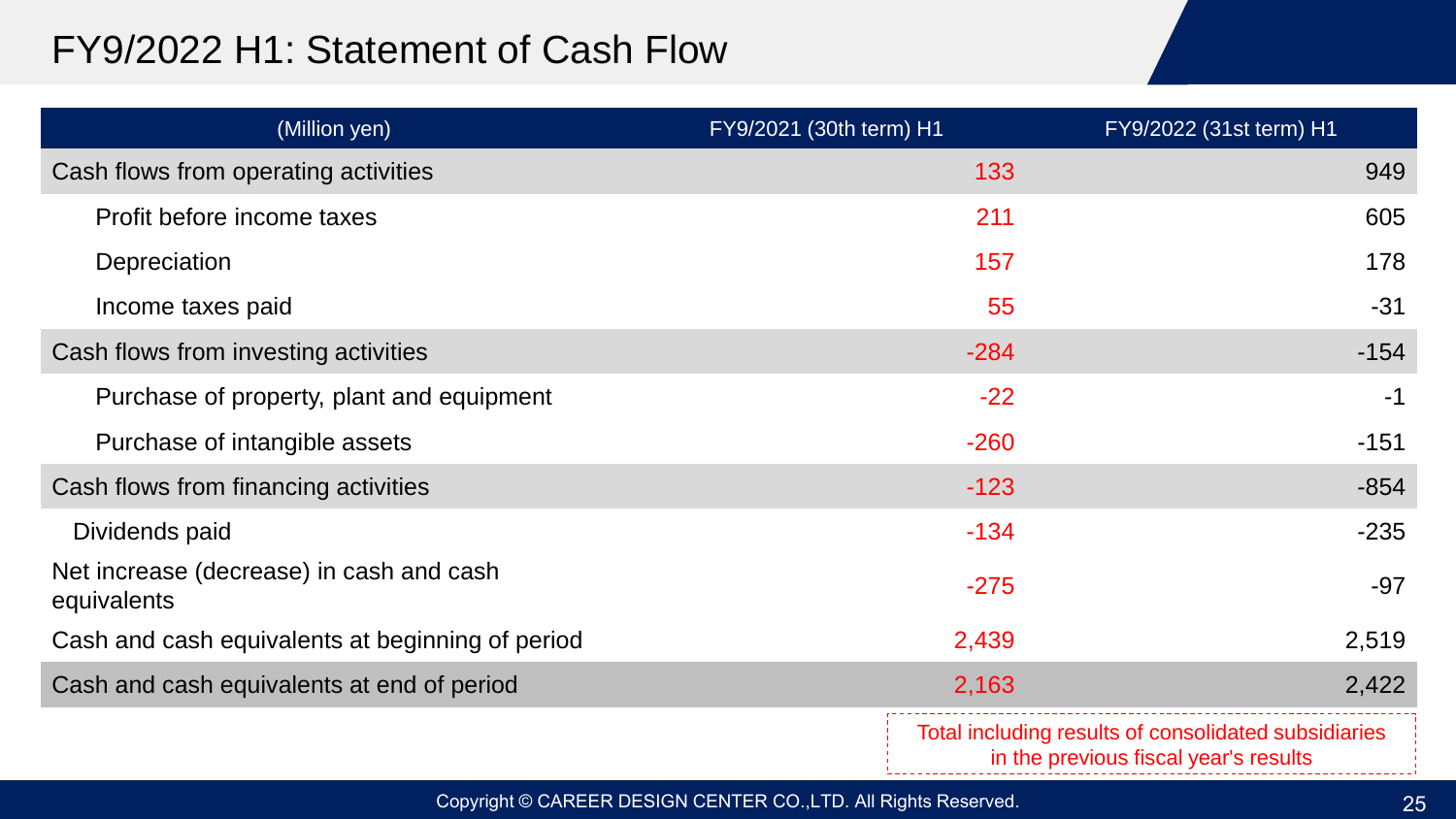#### FY9/2022 (31st term) H2

#### **Issues**

**Policies** 

- Improving cost effectiveness for recruiting companies in all businesses due to the increase in the number of job offerings
- Acquiring registrations from engineers due to the higher recruitment demand in the IT field

- Implement a policy of making appropriate investments in areas where investment had been constrained
- In particular, increase advertising expenses in the media business and improve the acquisition of registrations from engineers
- Invest in recruitment and personnel expenses to strengthen hiring in anticipation of expanded business results
- Continue to strengthen the financial base and build foundations for growth by reinforcing existing businesses and enhancing new measures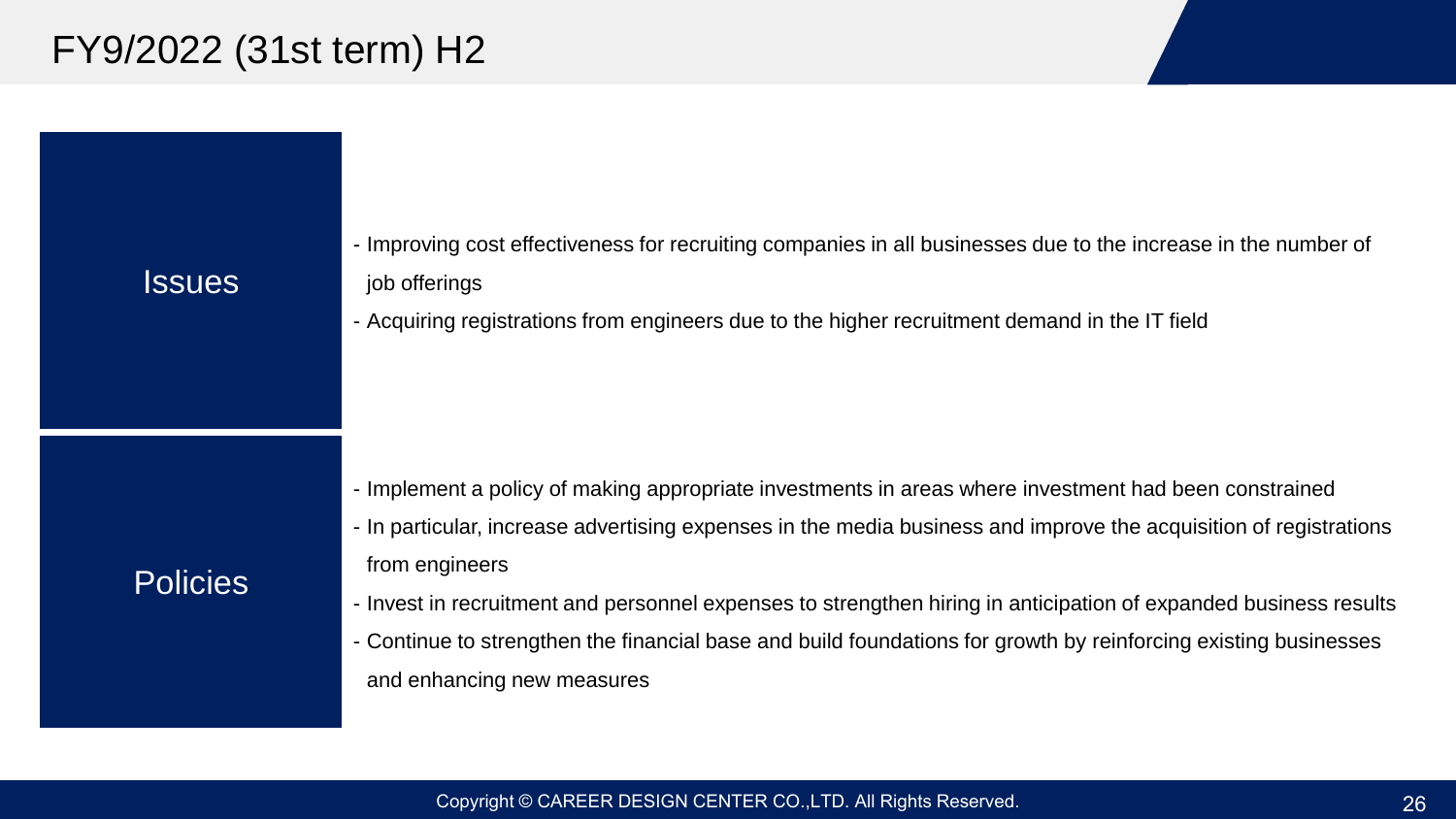#### FY9/2022: Forecasts

| (Million yen)           | Initial forecasts<br>2021/11/11 | <b>Revised upward</b><br>Mar. 15, 2022 | Share in net sales | Results in the<br>previous fiscal year                       |
|-------------------------|---------------------------------|----------------------------------------|--------------------|--------------------------------------------------------------|
| <b>Net sales</b>        | 13,755                          | 14,760                                 | 100%               | 9,436                                                        |
| <b>Operating profit</b> | 502                             | 802                                    | 5%                 | 140                                                          |
| Ordinary profit         | 500                             | 800                                    | 5%                 | 155                                                          |
| Profit                  | 395                             | 610                                    | 4%                 | 927                                                          |
| Dividends per share     | <b>TBD</b>                      | <b>TBD</b>                             |                    | 35 yen<br>Ordinary dividend 30 yen<br>Special dividend 5 yen |

\* The results from the first half of the previous fiscal year for the subsidiary have been excluded from the non-consolidated financial results for the fully year, and as the targets for comparison differ, no comparative analysis with the previous fiscal year has been performed.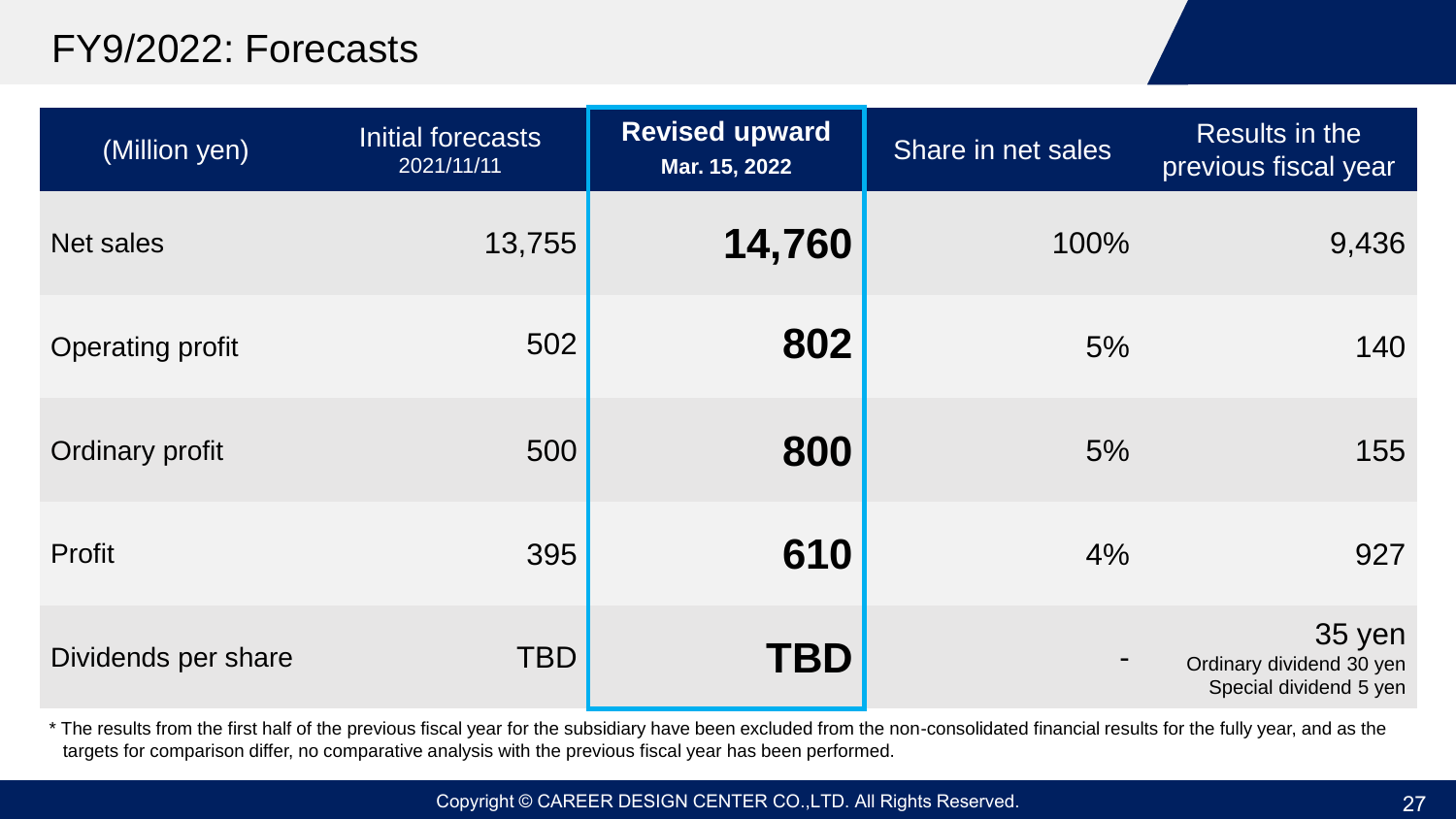#### FY9/2022: Expenses

| (Million yen)                 | Initial forecasts<br>2021/11/11 | <b>Revised upward</b><br>Mar. 15, 2022 | Results in the<br>previous fiscal year | <b>Factors</b>                                            |
|-------------------------------|---------------------------------|----------------------------------------|----------------------------------------|-----------------------------------------------------------|
| Net sales                     | 13,755                          | 14,760                                 | 9,436                                  |                                                           |
| <b>Total expenses</b>         | 13,255                          | 13,960                                 | 9,281                                  |                                                           |
| Personnel expenses            | 4,342                           | 4,340                                  | 3,822                                  |                                                           |
| <b>Advertising expenses</b>   | 1,350                           | 2,000                                  | 1,244                                  | Additional investment due to<br>the increase in net sales |
| Dispatched worker<br>salaries | 5,205                           | 5,320                                  | 2,313                                  | Increase in net sales                                     |
| Other                         | 2,357                           | 2,300                                  | 1,902                                  |                                                           |
| <b>Ordinary profit</b>        | 500                             | 800                                    | 155                                    |                                                           |

\* The results from the first half of the previous fiscal year for the subsidiary have been excluded from the non-consolidated financial results for the fully year, and as the targets for comparison differ, no comparative analysis with the previous fiscal year has been performed.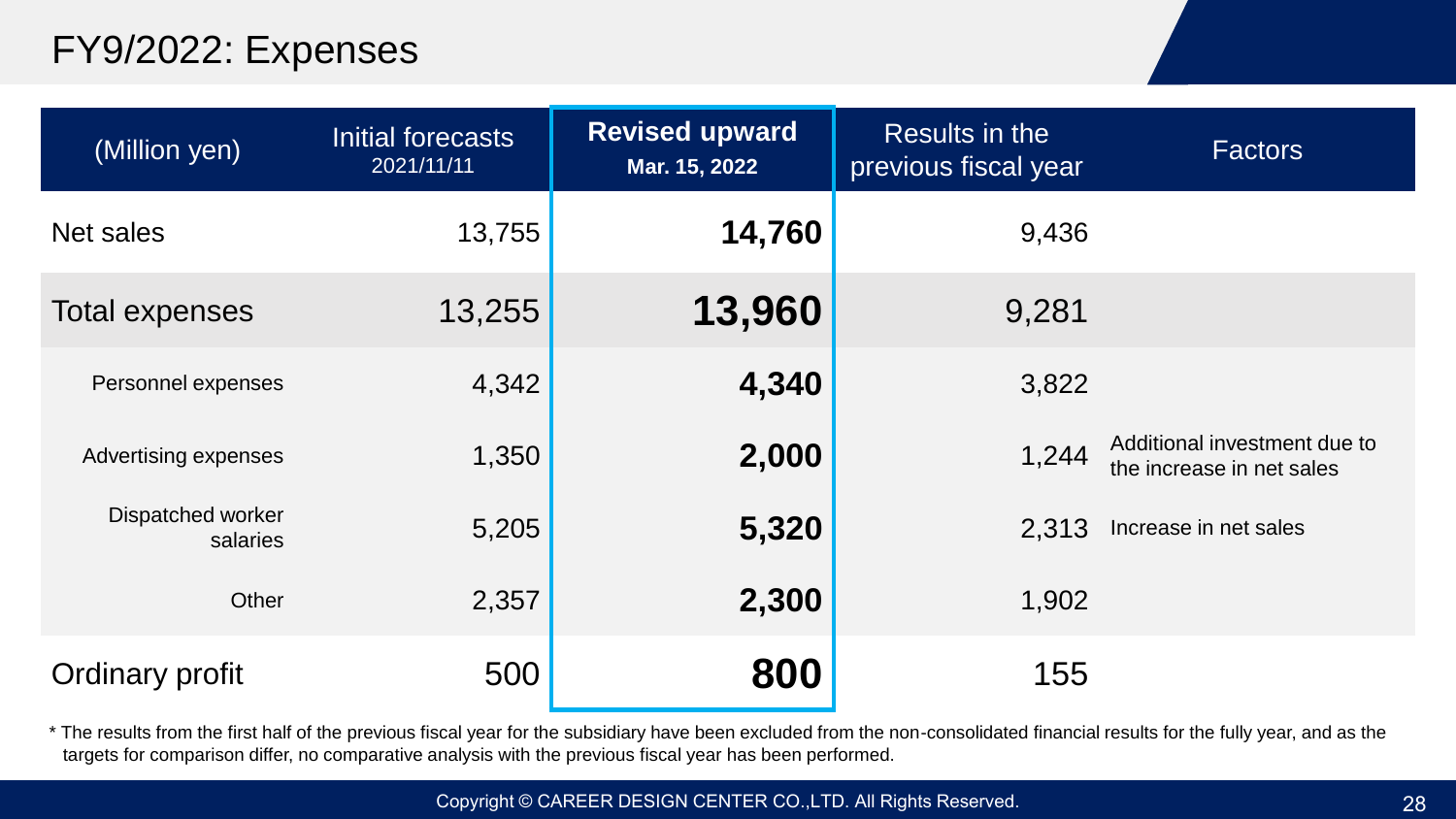#### H2: Osaka - large-scale advertising campaign

#### **Strengthen promotions in Osaka to expand recognition in the Kansai area**

Net sales in the Osaka area have steadily expanded due to new projects being pursued, and in the future we will continue to implement measures to attract more registered users with the aim of further expanding business results.



Digital signage and posters inside the Osaka Metro Midosuji Line Umeda Station building

With this promotion, the number of new registrations and applications for the Onna no Tenshoku type service increased especially.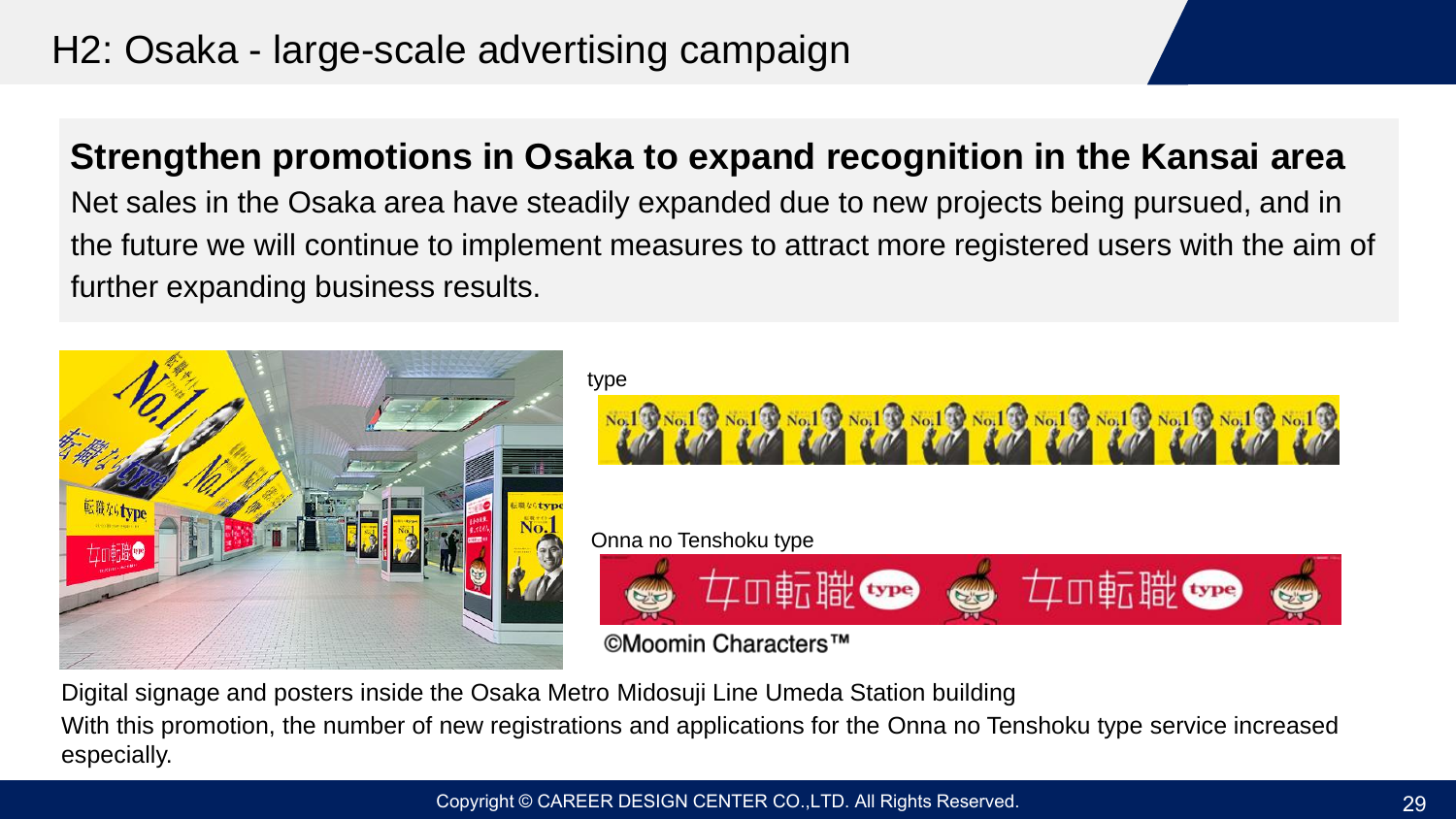## **Reference Materials (Comparison with the Previous Fiscal Year)**

**Comparison based on total of non-consolidated results for the fiscal year ended September 30, 2021 and results of consolidated subsidiaries up to the second quarter**

**Due to the absorption type merger of a consolidated subsidiary on April 30, 2021, a shift to non-consolidated financial results was made from the third quarter of the previous fiscal year.**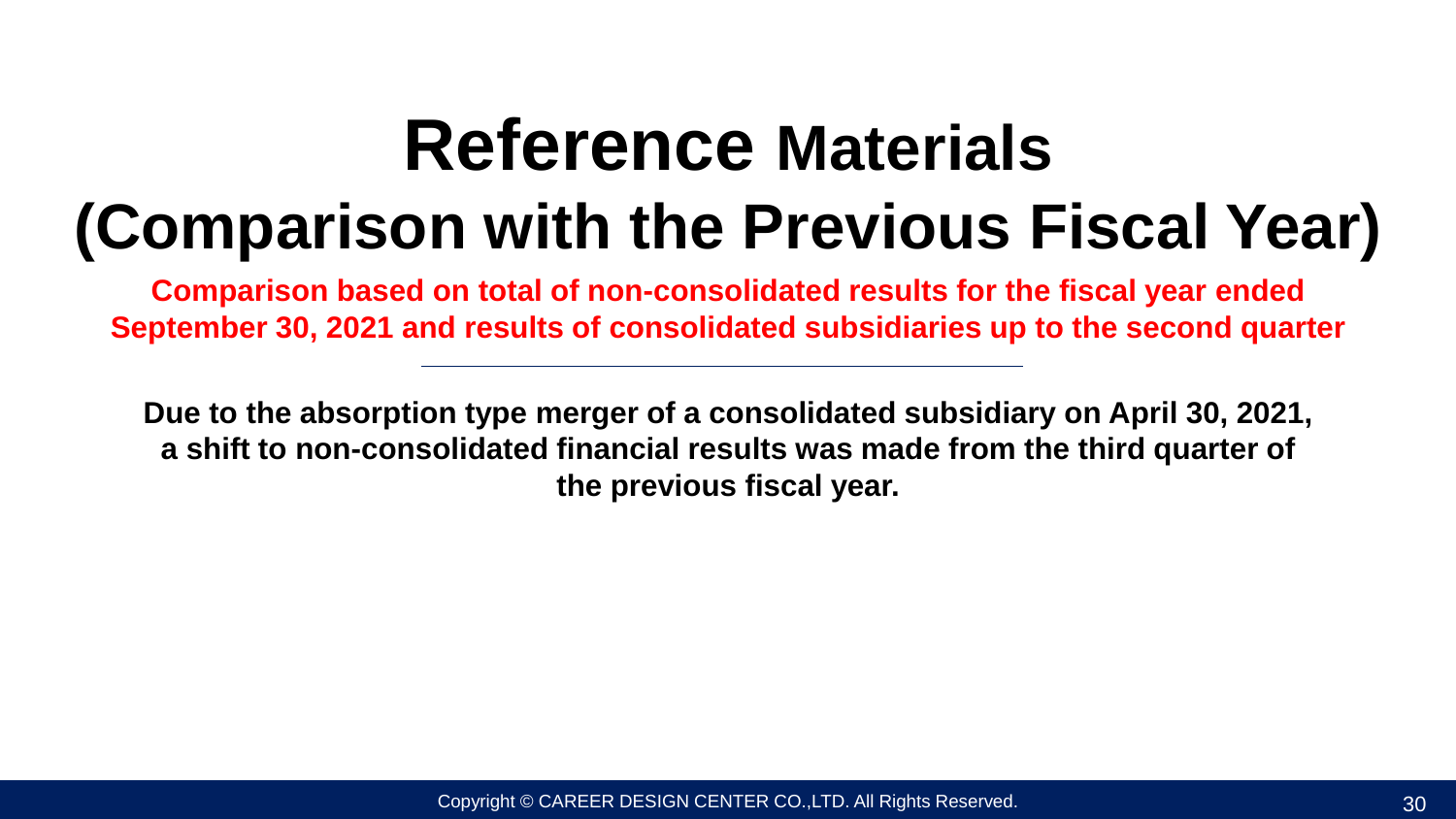#### (Reference) Comparison When the Results of Consolidated Subsidiaries are Included in the Results of the Previous Fiscal Year

| (Million yen)           | Initial forecasts<br>2020/11/10 | <b>Revised</b><br>upward<br>Mar. 15, 2022 | Share in net<br>sales | Results in the<br>previous fiscal<br>year | YoY rise |
|-------------------------|---------------------------------|-------------------------------------------|-----------------------|-------------------------------------------|----------|
| Net sales               | 13,755                          | 14,760                                    | 100%                  | 12,091                                    | 122%     |
| <b>Operating profit</b> | 502                             | 802                                       | 5%                    | 342                                       | 234%     |
| Ordinary profit         | 500                             | 800                                       | 5%                    | 362                                       | 220%     |
|                         |                                 |                                           |                       |                                           |          |

Total including results of consolidated subsidiaries in the previous fiscal year's results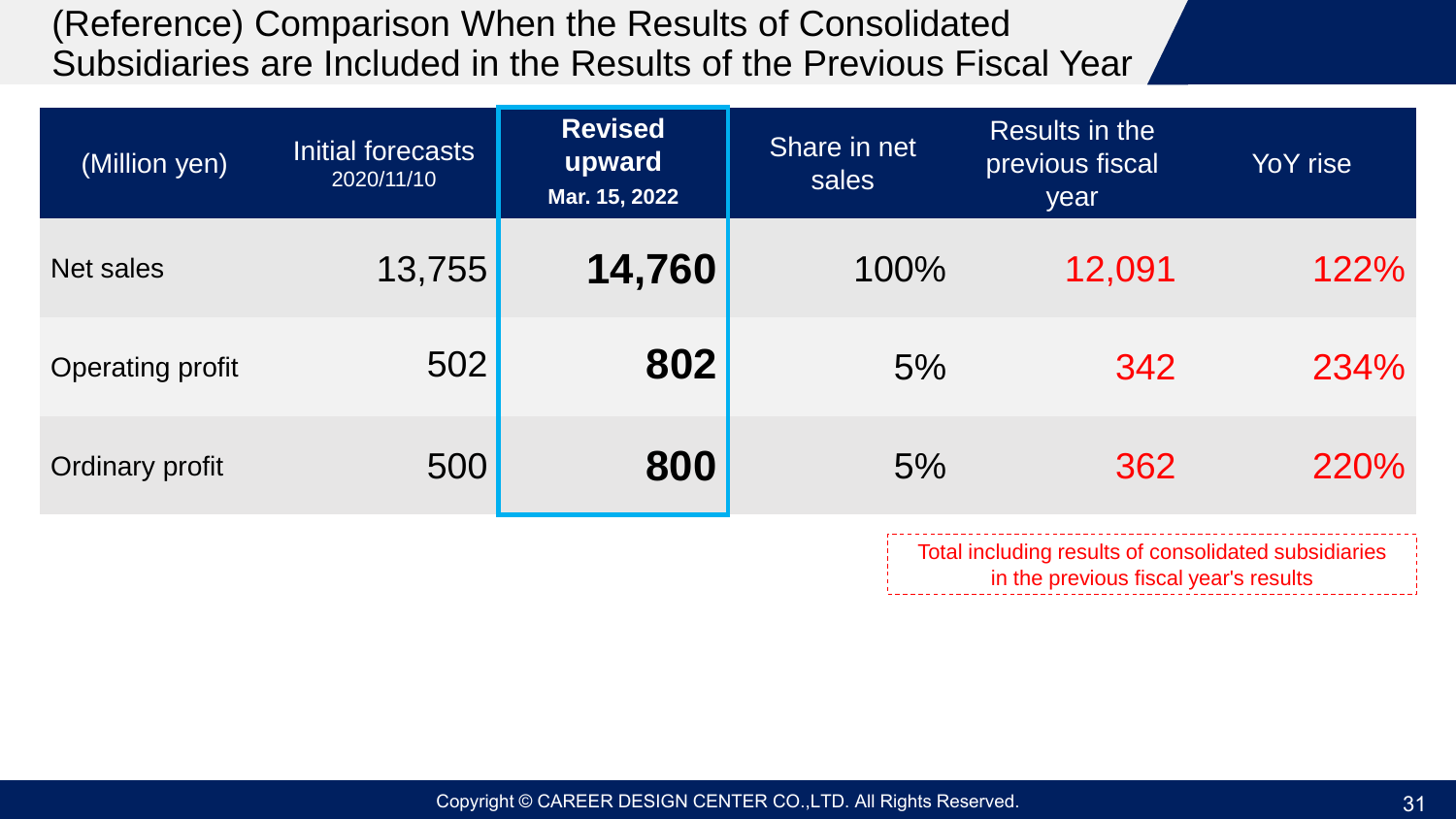#### (Reference) FY9/2022: Expenses

| (Million yen)                 | Initial forecasts<br>2021/11/11 | <b>Revised upward</b><br>Mar. 15, 2022 | Results in the<br>previous fiscal year                                                        | YoY rise |
|-------------------------------|---------------------------------|----------------------------------------|-----------------------------------------------------------------------------------------------|----------|
| Net sales                     | 13,755                          | 14,760                                 | 12,091                                                                                        | 122%     |
| <b>Total expenses</b>         | 13,255                          | 13,960                                 | 11,729                                                                                        | 119%     |
| Personnel expenses            | 4,342                           | 4,340                                  | 4,040                                                                                         | 107%     |
| Advertising<br>expenses       | 1,350                           | 2,000                                  | 1,280                                                                                         | 156%     |
| Dispatched worker<br>salaries | 5,205                           | 5,320                                  | 4,450                                                                                         | 120%     |
| Other                         | 2,357                           | 2,300                                  | 1,959                                                                                         | 117%     |
| <b>Ordinary profit</b>        | 500                             | 800                                    | 362                                                                                           | 220%     |
|                               |                                 |                                        | Total including results of consolidated subsidiaries<br>in the previous fiscal year's results |          |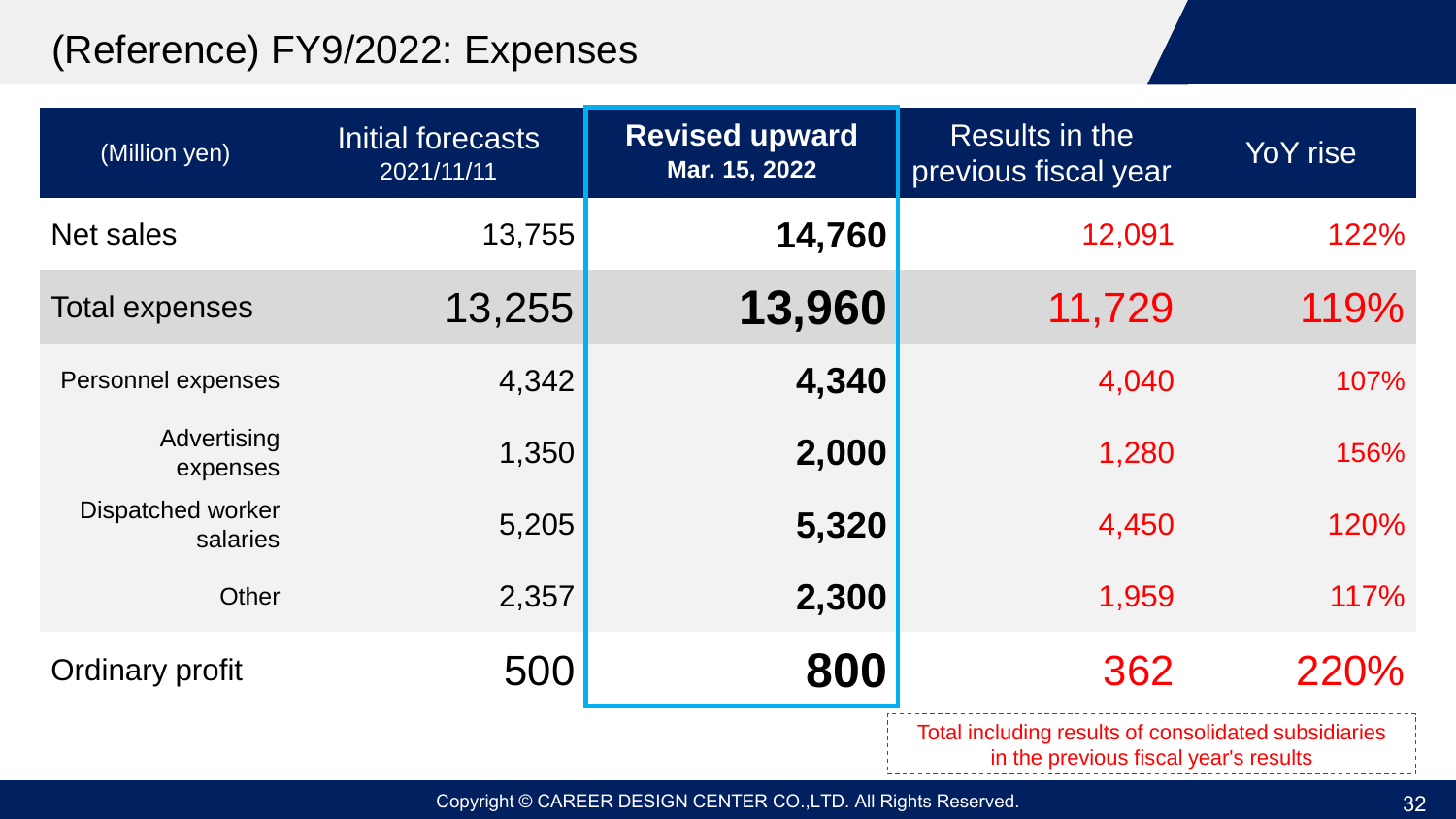#### Corporate Philosophy



#### Our Management Philosophy/Mission

#### **Revitalize companies and contribute to the development of the Japanese economy through the mobility of high-quality human resources**

Since it was founded in 1993, Career Design Center (CDC) has operated under the corporate ethos of "good jobs and good lives" and distinguished itself from the competition by expanding its business with a focus on highly career-oriented engineers, salespeople and women. We strive to establish a next-level career change market through the type brand.

CDC is working to expand its media mix of individual products and services in the media information business, placement business, new graduate market business and worker dispatch business while continuing to enhance synergistic effects through the **type** brand with the aim of invigorating companies and contributing to the development of the Japanese economy through the mobility of high-quality human resources.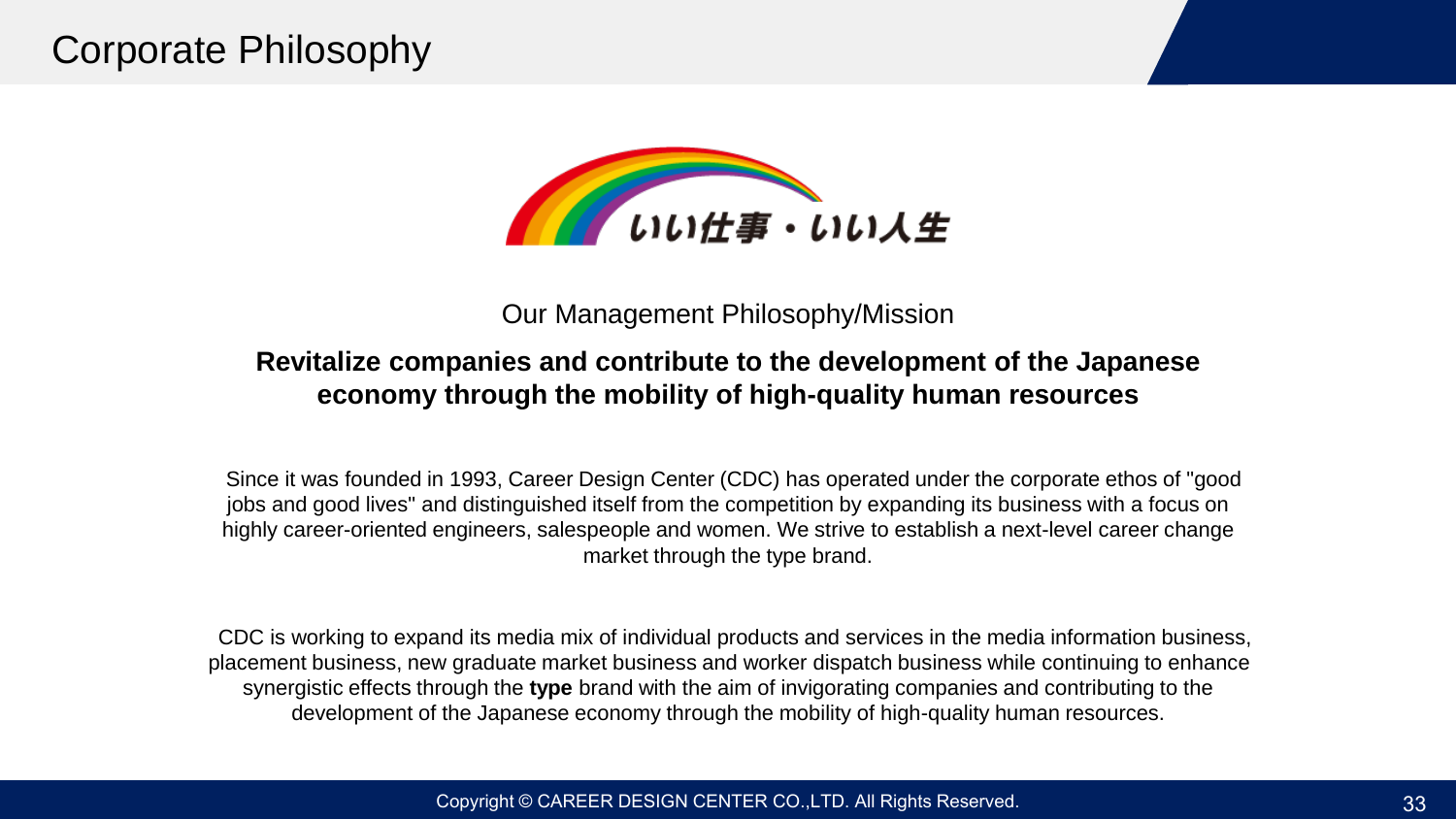#### Mission



## Contribute to the growth of the Japanese economy through the mobility of human resources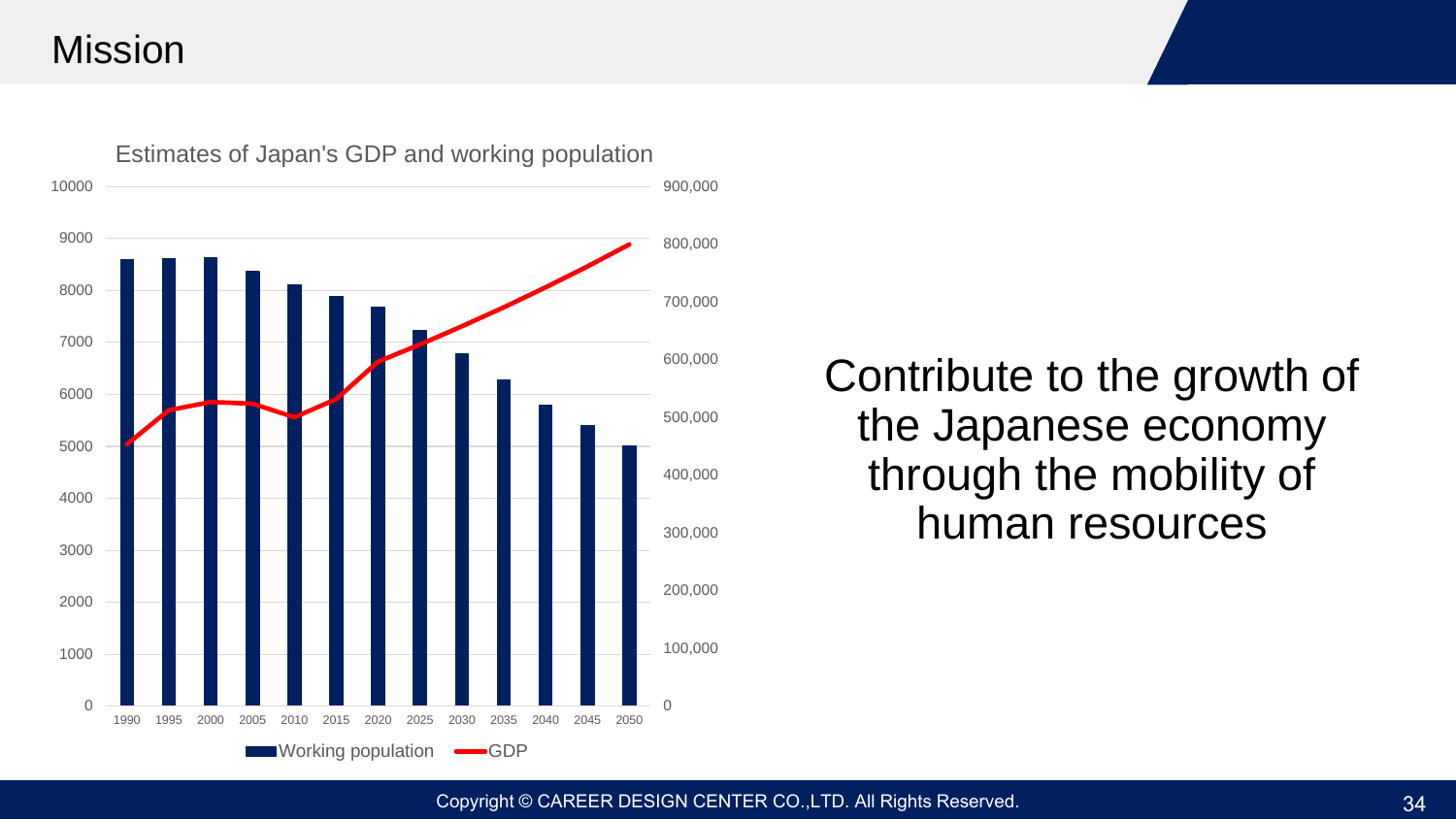#### Business Concept



## The **level** of highly career-oriented recruitment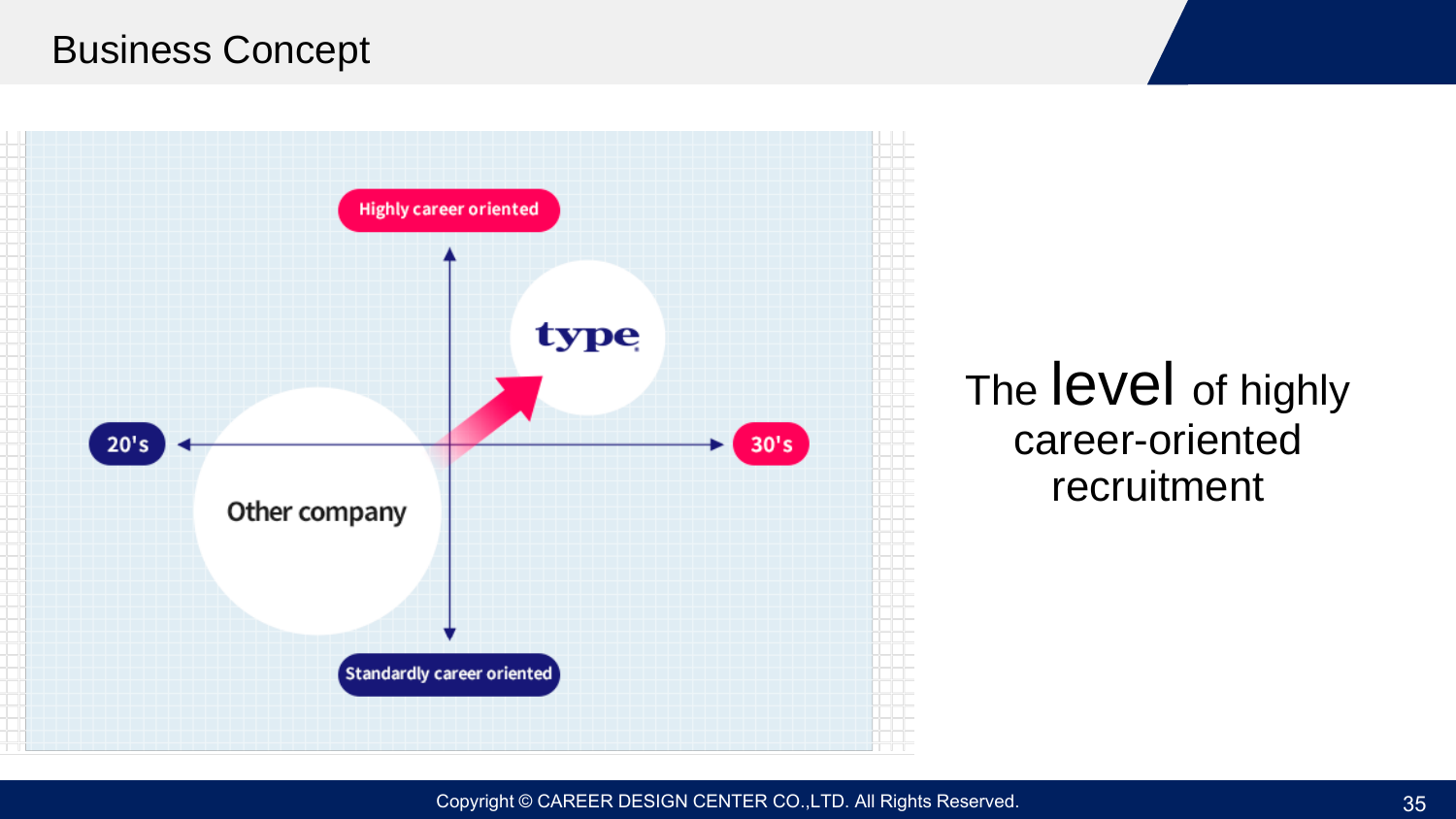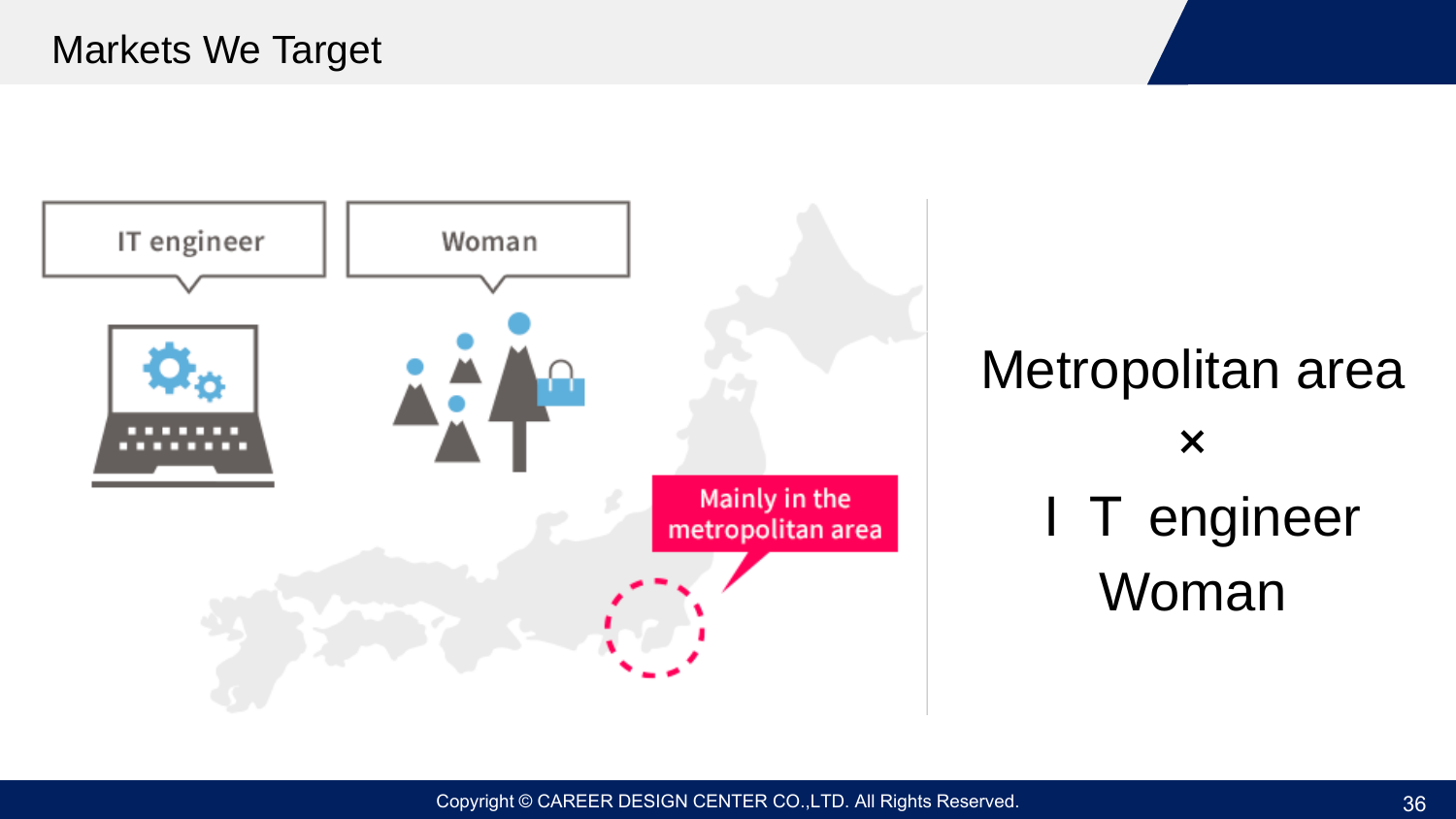#### Business Model

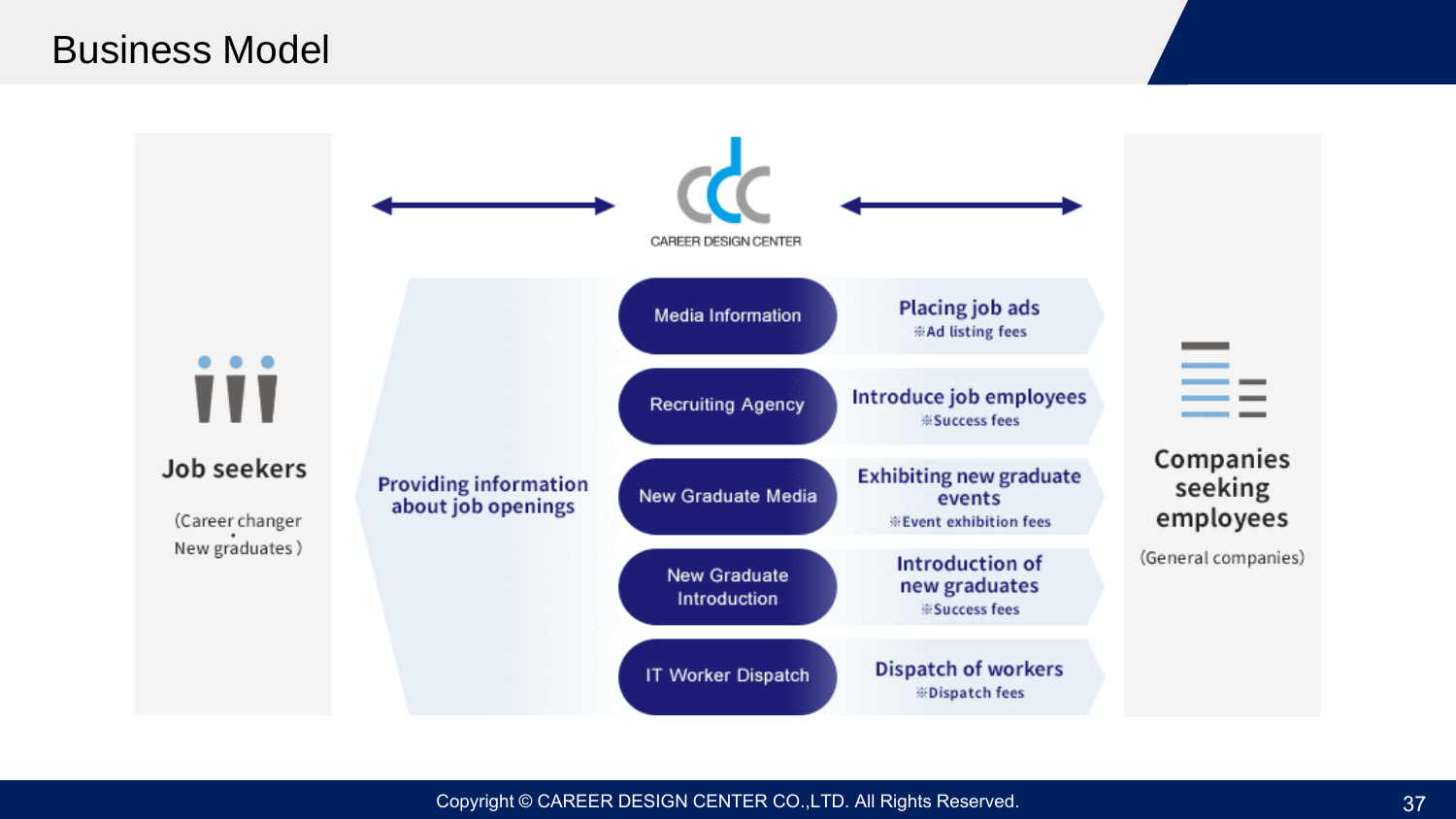#### Business Description

|                                                                                       |                                | type               | Comprehensive midcareer job sites with a strength<br>in engineers                 |
|---------------------------------------------------------------------------------------|--------------------------------|--------------------|-----------------------------------------------------------------------------------|
| <b>Media Business</b>                                                                 | Midcareer job sites            | <b>女</b> 田転職(type) | Midcareer job site targeting women and full-time<br>employees                     |
|                                                                                       | Fairs to find<br>the right job | type エンジニア転職コェア    | Engineer midcareer job events attracting the most<br>customers in Japan           |
|                                                                                       |                                | 女の転職(spe)転職イベント    | Midcareer job events exclusive to women attracting<br>the most customers in Japan |
| <b>Personnel Placement</b><br><b>Business</b>                                         | Employment<br>placement        | type 転職エージェント      | Placement of human resources with a strength in<br>engineers and women            |
| <b>New Graduate Recruitment</b><br><b>Fair Business</b>                               | Job hunting events             | type 就活            | Job-hunting events targeting high class job seekers                               |
| <b>New Graduate Placement</b><br><b>Business</b>                                      | Employment<br>placement        | type 就活I-"JI'll-   | New graduate placement providing broad support<br>from major companies to SMEs    |
| <b>IT Worker Dispatch</b><br>Dispatching of<br><b>IT</b> engineers<br><b>Business</b> |                                | type IT派遣          | Worker dispatch specializing in IT engineers                                      |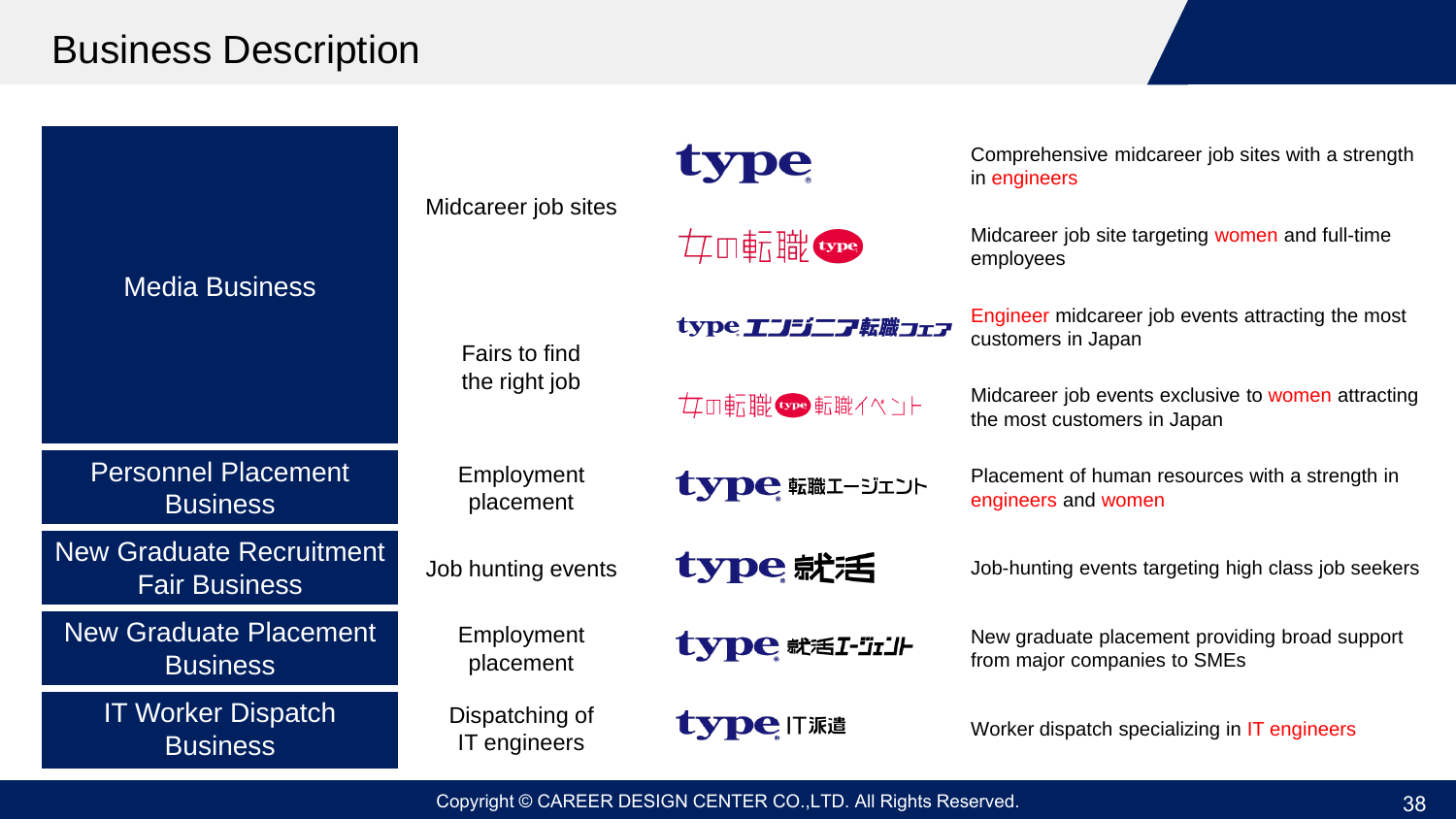#### Shareholder Returns (Changes in Dividends)



## Shareholder return with an emphasis on increasing ordinary dividends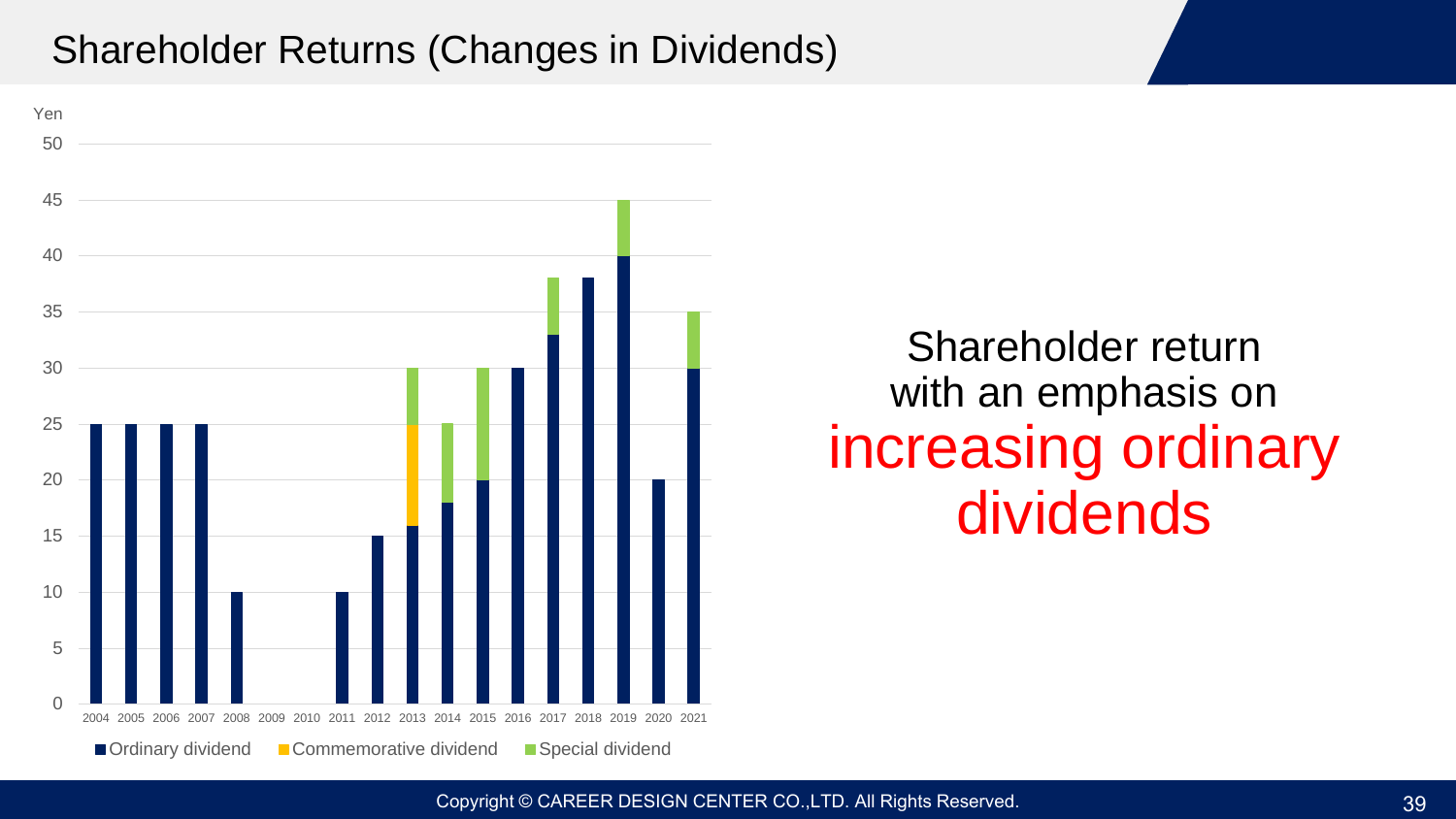#### Corporate Profile

| Company name          | CAREER DESIGN CENTER CO., LTD.                                                                                              |
|-----------------------|-----------------------------------------------------------------------------------------------------------------------------|
| <b>Establishment</b>  | July 8, 1993                                                                                                                |
| <b>Representative</b> | Hiromi Tada, Chairman and CEO                                                                                               |
| <b>Address</b>        | Akasaka Long Beach Building, 3-21-20, Akasaka, Minato-ku, Tokyo                                                             |
| Capital               | 558,660,000                                                                                                                 |
| Listing               | Tokyo Stock Exchange Prime Market (stock code: 2410)                                                                        |
| Governance structure  | Company with a Board of Directors and Audit & Supervisory Committee<br>Company with a Nomination and Compensation Committee |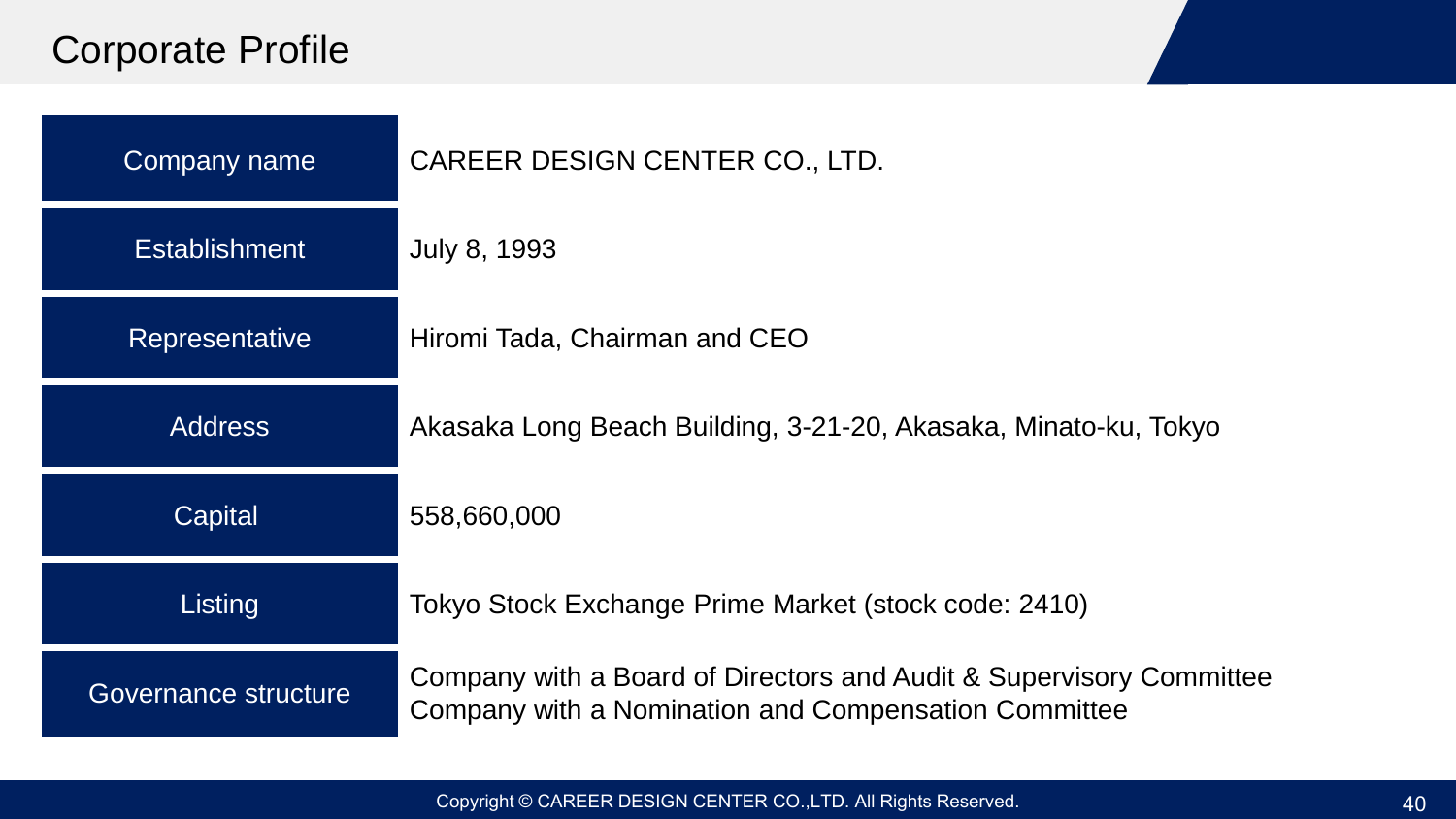### Organizational Foundation

| Number of employees                                | 662 (as of September 30, 2021)                               |
|----------------------------------------------------|--------------------------------------------------------------|
| Average age                                        | 28.5                                                         |
| Male/female ratio                                  | <b>GENDER</b><br>5<br>Male 45% Female 55%<br><b>EQUALITY</b> |
| Gender distribution of<br>managerial positions     | e<br>Tan<br>Male 60% Female 40%                              |
| Return rate after maternity<br>and childcare leave | H THIS<br><b>REDUCED</b><br><b>INEQUALITIES</b><br>100%      |
| <b>Hiring category</b>                             | New graduate 50% Mid-career recruits 50%                     |